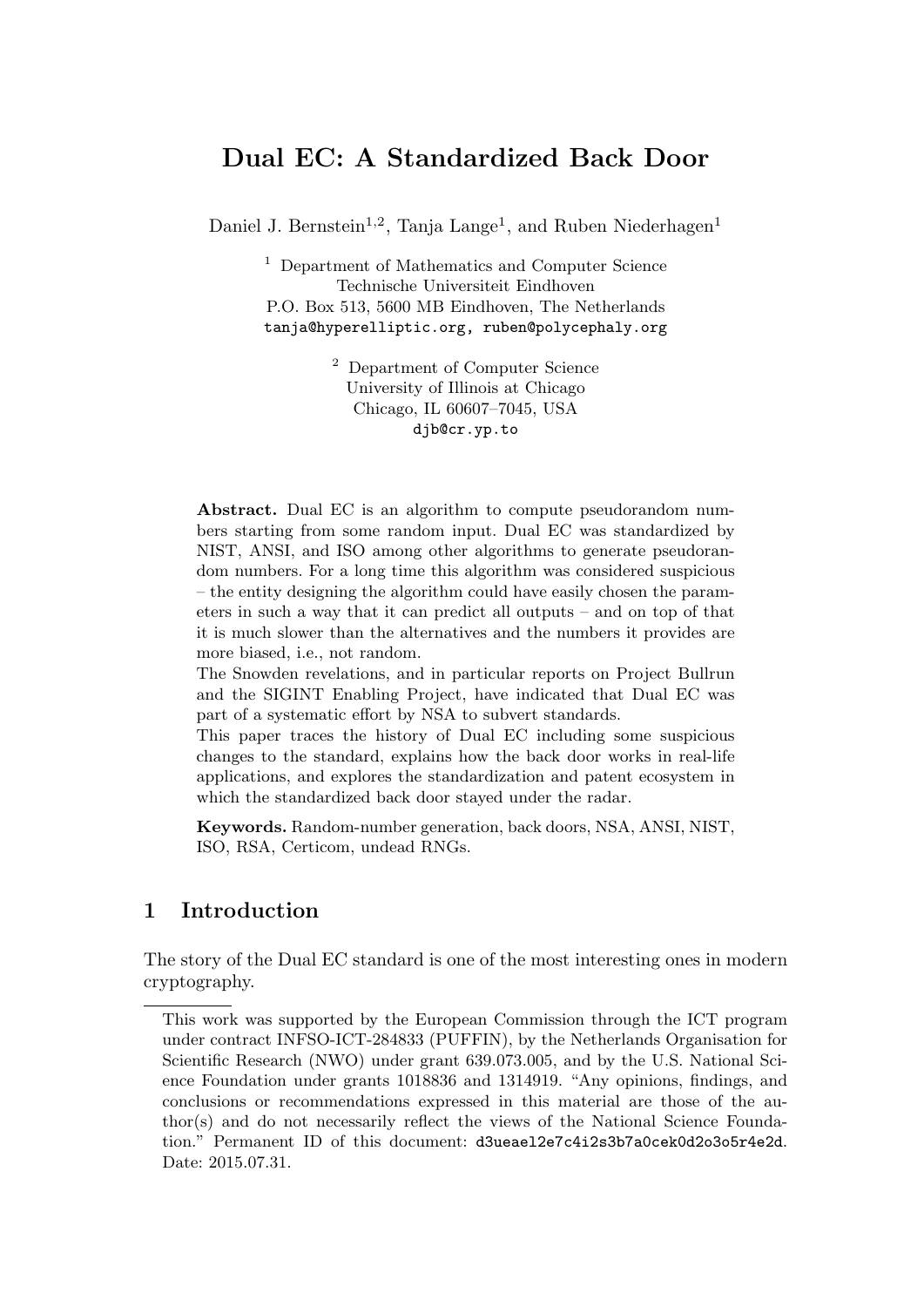Dual EC is a pseudorandom number generator. Soon after its publication it was criticized by experts for its poor design. It is thousands of times slower than alternatives; the numbers that it produces as output are biased, flunking the most basic requirement for a pseudorandom number generator; and, most importantly, it is mathematically guaranteed to have a skeleton key that makes the output entirely predictable to anyone in possession of the key. An honest designer would not have kept the key, but a pseudorandom number generator should not have a skeleton key in the first place.

Bruce Schneier wrote a damning article [\[34\]](#page-24-0) about Dual EC in Wired Magazine. By the end of 2007, in the view of the public cryptographic community, Dual EC was dead and gone.

1.1. The awakening. On 5 September 2013, the New York Times [\[31\]](#page-24-1), Pro-Publica [\[19\]](#page-23-0), and The Guardian [\[2\]](#page-22-0) reported on the "SIGINT Enabling Project". The New York Times wrote:

Cryptographers have long suspected that the agency planted vulnerabilities in a standard adopted in 2006 by the National Institute of Standards and Technology and later by the International Organization for Standardization, which has 163 countries as members.

Classified N.S.A. memos appear to confirm that the fatal weakness, discovered by two Microsoft cryptographers in 2007, was engineered by the agency. The N.S.A. wrote the standard and aggressively pushed it on the international group, privately calling the effort "a challenge in finesse."

The surprise for the public cryptographic community was not so much this confirmation of what had already been suspected, but rather that NSA's backdooring of Dual EC was part of an organized approach to weakening cryptographic standards. Not mentioned in the reports was the biggest surprise, namely that Dual EC was not dead at all: NIST's list of "DRBG validations" [\[21\]](#page-23-1) showed that Dual EC was provided in dozens of commercial cryptographic software libraries. Dual EC was even the default pseudorandom number generator in RSA Security's BSAFE library.

How could an algorithm so thoroughly criticized in public by the experts be flourishing in fielded implementations? A partial explanation surfaced in December 2013, when Reuters [\[20\]](#page-23-2) reported that NSA paid RSA "\$10 million in a deal that set [Dual EC] as the preferred, or default, method for number generation in the BSafe software."

1.2. Contents. This article covers the history of Dual EC to the extent that it is known to the public, including some information that had not previously been brought to light. This article also explains technical aspects of how the back door works and how it can be exploited in practical applications.

Section [2](#page-2-0) introduces the ecosystem that brings random numbers to cryptographic users. Section [3](#page-3-0) tells the story of how Dual EC was standardized, including NSA's control over NIST and ANSI, and ANSI's control over ISO. Section [4](#page-6-0) tells the story of how Dual EC escaped modifications that would have destroyed the back door. Section [5](#page-9-0) explains the mathematical details of the back door,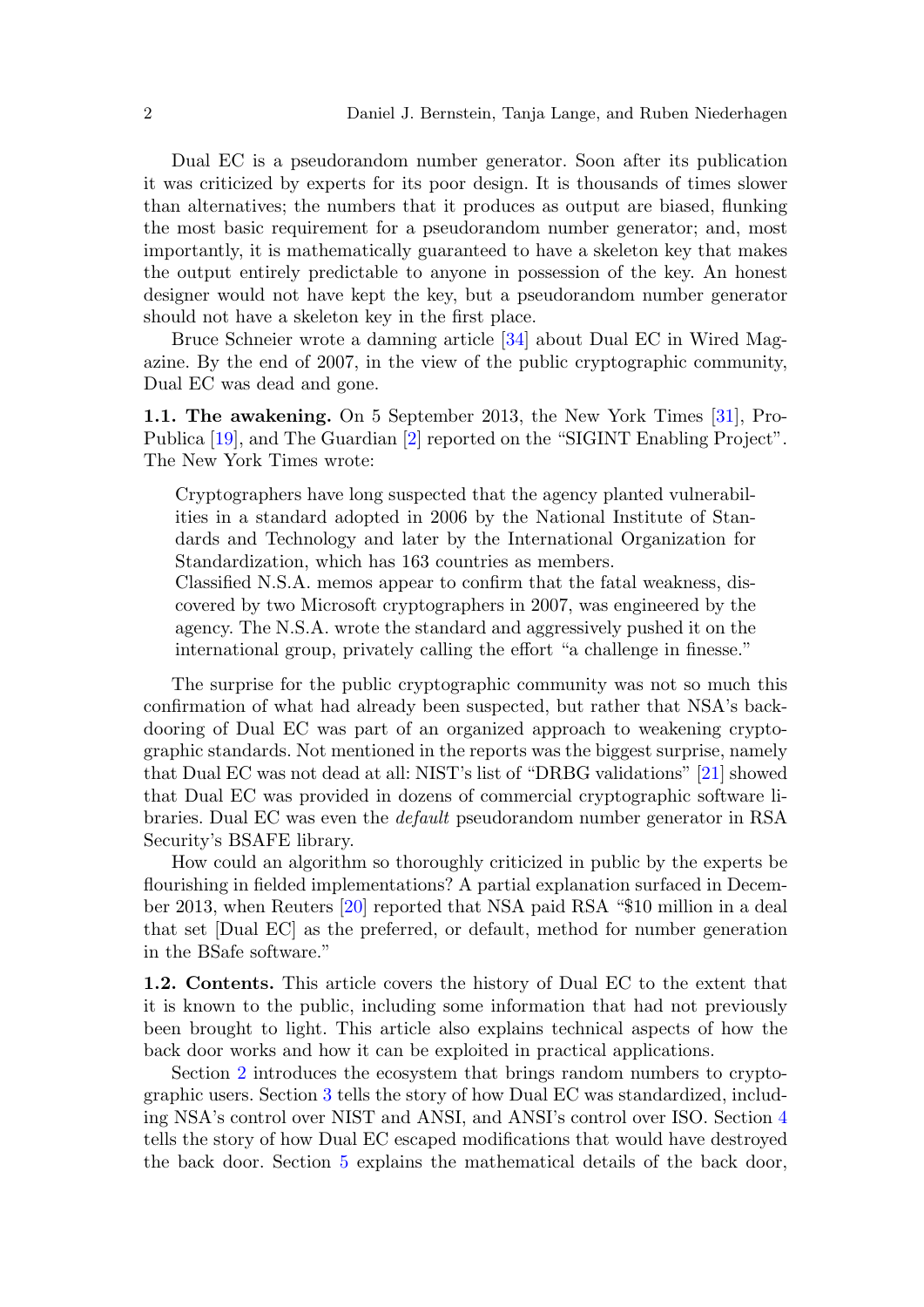including a March 2007 modification to the NIST standard that improved Dual EC's exploitability. Section [6](#page-13-0) explains how to exploit the back door inside TLS. Section [7](#page-17-0) describes "Extended Random", a TLS extension whose overt purpose lacks justification and whose covert effect is to further improve the exploitability of Dual EC. Section [8](#page-19-0) describes Certicom's patents on Dual EC exploitation and Dual EC escrow avoidance.

We thank Jeff Larson for interesting discussions and for providing us with the public comments used in Section [3.](#page-3-0) We thank Bart Preneel for providing us with the change history for ISO used in Section [3.3.](#page-6-1) We thank another expert who chose to remain anonymous for support in the investigation and interpretation of Certicom's United States patent application.

We also relied on a repository of public documents OCRed and posted by Matt Green [\[11\]](#page-23-3) as a result of two FOIA requests, one from Matthew Stoller and United States Representative Alan Grayson, the other from Andrew Crocker and Nate Cardozo from the Electronic Frontier Foundation. NIST subsequently posted higher-quality color copies of these documents [\[26\]](#page-24-2), although without OCR.

Our website <https://projectbullrun.org/dual-ec/> contains more detail regarding several aspects of Dual EC and its history and a collection of links to related documents.

# <span id="page-2-0"></span>2 Where do random numbers come from?

Random numbers are the most basic building block of cryptographic protocols. Some random numbers are secrets, used as keys that must never be guessed; security relies on these numbers not being predictable. Other random numbers are public "nonces", numbers that must be used just once by the sender and receiver and never used again.

Random-number generation normally starts with a limited amount of physical randomness harvested from unpredictable elements of the computer. This physical randomness is then cleaned from possible biases, resulting in an even smaller amount of "true randomness", which is then stretched into many random numbers using a cryptographic algorithm called a "pseudorandom number generator" (PRNG). Such an algorithm is "deterministic", meaning that anybody who knows the initial true randomness can predict all future outputs—but this true randomness is always kept secret. The most important design goal for a PRNG is that outputs should not be predictable from any other outputs. This implies that it should be impossible to learn anything about the internal state of the algorithm based on the outputs.

A cryptographic algorithm is simply a sequence of instructions. Dedicated users who need to protect high-value information in a world full of compromised computers occasionally follow cryptographic instructions using pencil and paper and dice, but normal users rely on their computers to run cryptographic software. This software comes from developers who have collected implementations of various cryptographic algorithms into "cryptographic software libraries",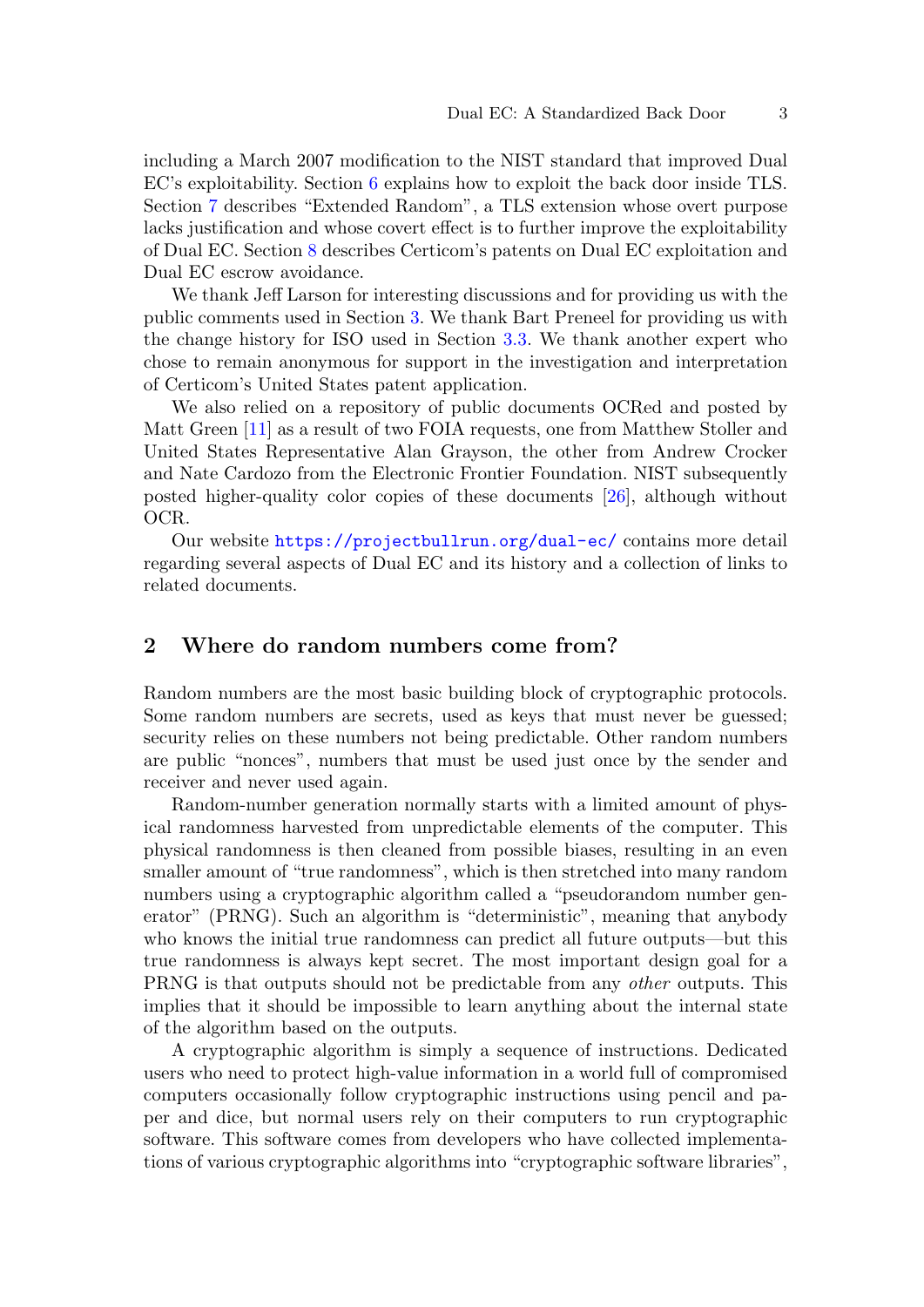such as the open-source OpenSSL library, RSA Security's BSAFE library, and Microsoft's SChannel library. Each of these libraries includes PRNGs, and uses the random numbers from those PRNGs to support advanced cryptographic operations such as Transport Layer Security (TLS), the security mechanism that defends HTTPS web pages against espionage and sabotage.

Where do software developers obtain the cryptographic algorithms that they decide to implement? The ultimate answer is cryptographic algorithm designers. Many designers have published cryptographic algorithms, and in particular PRNGs, allowing them to be freely used by software developers. However, there are also public evaluations showing that some of these designs are unsafe: the resulting random numbers are biased (think of loaded dice that roll 6 more often than 1), or have other detectable output patterns, or allow someone to figure out the true randomness that was used as input. Sometimes software developers quietly design their own PRNGs, but these PRNGs are usually shown to be unsafe as soon as they are exposed to public scrutiny.

Software developers can, in principle, read the entire public literature on designs and evaluations of PRNGs, and select safe PRNGs that have survived careful evaluation. However, this is time-consuming, so most software developers instead rely on standardization organizations to issue standards specifying trusted PRNGs. Noteworthy PRNG standards have been issued by the National Institute of Standards and Technology (NIST), part of the United States Department of Commerce; the American National Standards Institute (ANSI), a non-profit organization; and the International Organization for Standardization (ISO), a non-governmental organization whose members consist of ANSI and the national standards institutes of 163 other countries.

To summarize, there is a large ecosystem of people and organizations involved in designing, evaluating, standardizing, selecting, implementing, and deploying PRNGs. Available documents and news stories strongly suggest that Dual EC was part of a deliberate, coordinated, multi-pronged attack on this ecosystem: designing a PRNG that secretly contains a back door; publishing evaluations claiming that the PRNG is more secure than the alternatives; influencing standards to include the PRNG; further influencing standards to make the PRNG easier to exploit; and paying software developers to implement the PRNG, at least as an option but preferably as default.

#### <span id="page-3-0"></span>3 Standardizing Dual EC

Dual EC is known as a NIST standard for the simple reason that NIST standards are freely available online. Dual EC was also standardized by ANSI and by ISO, and those standards are published in the sense that anyone can buy copies of the standards, but the costs are high enough to interfere with public evaluation. As NIST cryptographer John Kelsey put it in 2014 [\[18,](#page-23-4) page 15], "public review" for ANSI standards was "not very public".

Dual EC was publicly presented at a NIST workshop on random number generation in July 2004. NIST posted the workshop slides [\[23\]](#page-24-3) and has kept the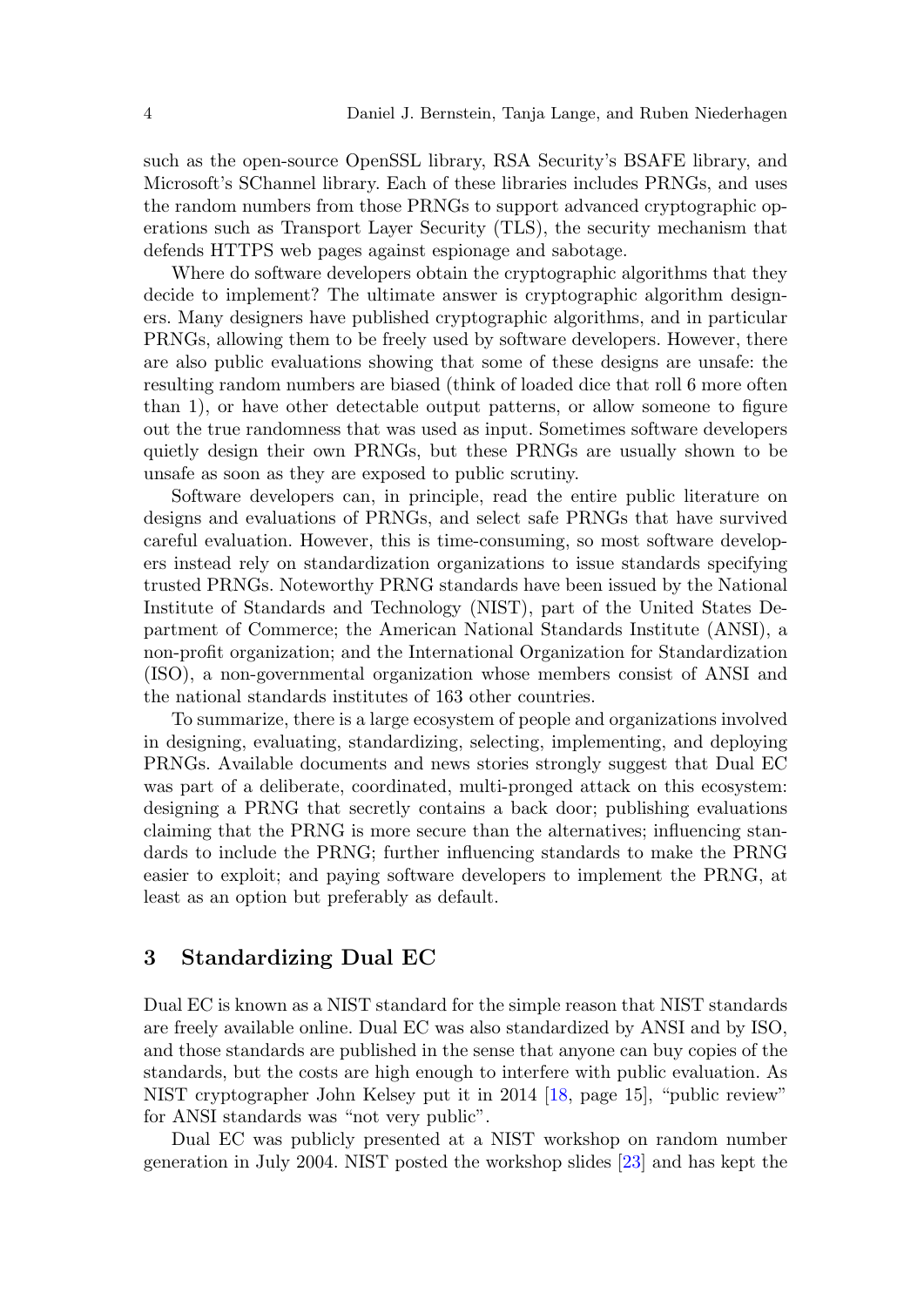slides online since then. NIST also received special permission from ANSI to post a June 2004 draft of ANSI standard X9.82 "Random Number Generation" before the workshop, but NIST took the draft down after the workshop.

Several NSA employees participated actively in the workshop, but they did not present Dual EC. Instead Dual EC was described as part of a presentation "Number Theoretic DRBGs" [\[16\]](#page-23-5) by Don Johnson from Entrust. Dual EC was obviously a very slow PRNG, but Johnson's presentation claimed that this was justified because Dual EC provided "increased assurance" (boldface and underline in original) compared to other PRNGs. Dual EC appeared in full detail in the June 2004 ANSI X9.82 draft.

NIST developed its own Special Publication (SP) 800-90 in parallel with ANSI X9.82, with essentially the same text. NIST published a draft of SP 800- 90 on 16 December 2005, asking for comments by 1 February 2006, six and a half weeks later. The draft specified 4 PRNGs; one of those PRNGs was Dual EC.

3.1. Ignoring biases. Kristian Gjøsteen from the Norwegian University of Sciences and Technology sent NIST a paper [\[10\]](#page-23-6) in March 2006 objecting to Dual EC as being "flawed". Johnson's slides, after presenting schematics for Dual EC, had discussed biases in the resulting bit strings and made recommendations of how to deal with these biases; but Gjøsteen's paper showed that the bit strings were even more strongly biased.

"While the practical impact of these results are modest, it is hard to see how these flaws would be acceptable in a pseudo-random bit generator based on symmetric cryptographic primitives," Gjøsteen wrote. "They should not be accepted in a generator based on number-theoretic assumptions."

Gjøsteen's attack was improved in a May 2006 paper [\[35\]](#page-24-4) by Berry Schoenmakers and Andrey Sidorenko from Technische Universiteit Eindhoven. "Our experimental results and also empirical argument show that [Dual EC] is insecure," Schoenmakers and Sidorenko wrote.

The most obvious way to stop the attacks would have been to modify Dual EC to output far fewer bits per step, but Schoenmakers and Sidorenko emphasized that this would not make Dual EC "provably secure" and that there would still be "no reasons to use this generator". In retrospect it is easy to see that this modification would also have closed the back door in Dual EC; but at that time the existence of a back door had not yet been publicly announced.

NIST's retrospective April 2014 online compilation of public 800-90 comments [\[25\]](#page-24-5) does not include either of these papers. Obviously NIST had received Gjøsteen's paper after its 1 February 2006 deadline for comments. On the other hand, it turns out that NIST did not take this deadline seriously: NIST considered and acted upon comments that it received from Matt Campagna at Pitney Bowes on 3 February 2006, and comments that it received from Johnson on 31 March 2006, also not included in the online compilation.<sup>[3](#page-4-0)</sup> NIST was continuing to actively edit SP 800-90 into May 2006; see [\[11\]](#page-23-3).

<span id="page-4-0"></span><sup>3</sup> These extra documents were obtained by journalist Jeff Larson in January 2014. We are indebted to Larson for allowing us to present this new information here.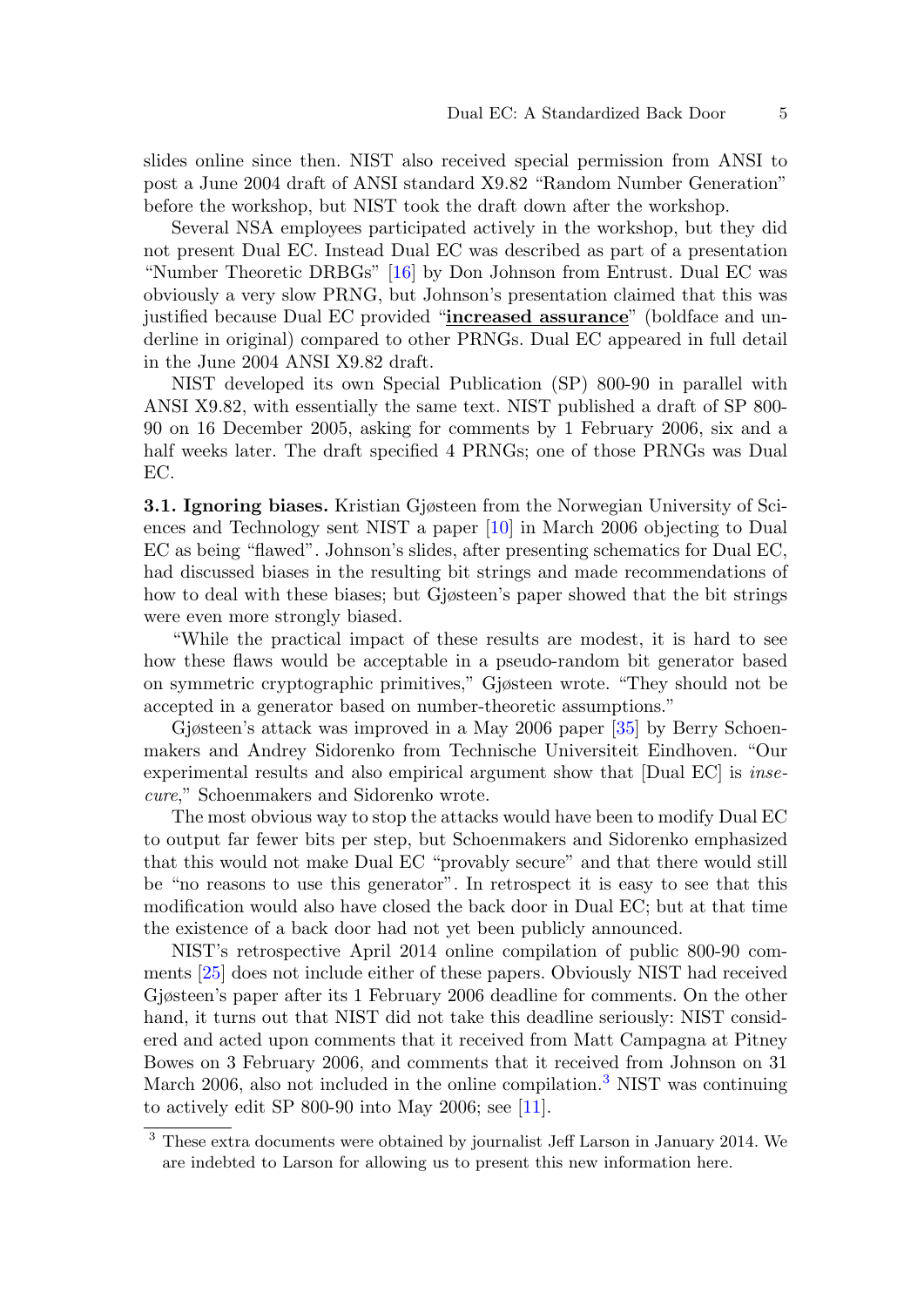NIST standardized SP 800-90 in June 2006. Despite the objections from Gjøsteen, Schoenmakers, and Sidorenko, this final version of SP 800-90 included Dual EC, with its full bias.

3.2. Hiding behind NIST. None of the NIST workshop documents listed any author or designer of Dual EC. The authors listed for SP 800-90 were both from NIST: Elaine Barker and John Kelsey. As far as we know, none of the documents published at the time pointed to NSA as the source of Dual EC.

However, NIST's private response to Campagna sheds interesting light on the authorship of Dual EC.[4](#page-5-0) Campagna had sent email to Kelsey, cc'ing Barker. Barker wrote back to Campagna as follows:

**Elaine Barker <elaine.barker@nist.gov>** 02/03/2006 09:17 To Matthew.Campagna@pb.com, John Kelsey <john.kelsey@nist.gov> cc Subject Re: some DRBG items Matt: John isn't the person to ask about the Dual EC DRBG. I've forwarded your email to Debby Wallner and Bob Karkoska at NSA. Elaine

This appears to confirm public statements from Kelsey in December 2013 [\[17\]](#page-23-7) and May 2014 [\[18\]](#page-23-4) referring to "designers of Dual EC DRBG at NSA" and saying that "NSA provided Dual EC DRBG".

Further confirmation that Kelsey was not the designer of Dual EC appears in one of Kelsey's internal drafts [\[22\]](#page-23-8) of ANSI X9.82 Section 9.12, "Choosing a DRBG algorithm". The notes signed "JMK" (brackets in original) show that Kelsey did not even feel competent to comment on Dual EC's security, and that he was relying critically on advice from NSA. See [\[22,](#page-23-8) p. 9]:

X.3 DRBGs Based on Hard Problems

[[Okay, so here's the limit of my competence. Can Don or Dan or one of the NSA guys with some number theory/algebraic geometry background please look this over? Thanks! --JMK]]

See also a bit later in the document [\[22,](#page-23-8) p. 10]:

X.3.1 Dual EC DRBG

The DUAL EC DRBG relies for its security on the difficulty of the elliptic curve discrete log problem--given (P,xP), determine x. Widely used signature and key agreement schemes are based on this problem, as well. A very conservative system design which had few performance requirements on its random number generator mechanism might thus choose the DUAL EC DRBG as its DRBG. This would ensure that the security of the whole application or system relied very cleanly on the difficulty of this one problem.

<span id="page-5-0"></span><sup>4</sup> As above, we are indebted to Larson for tracking down this information.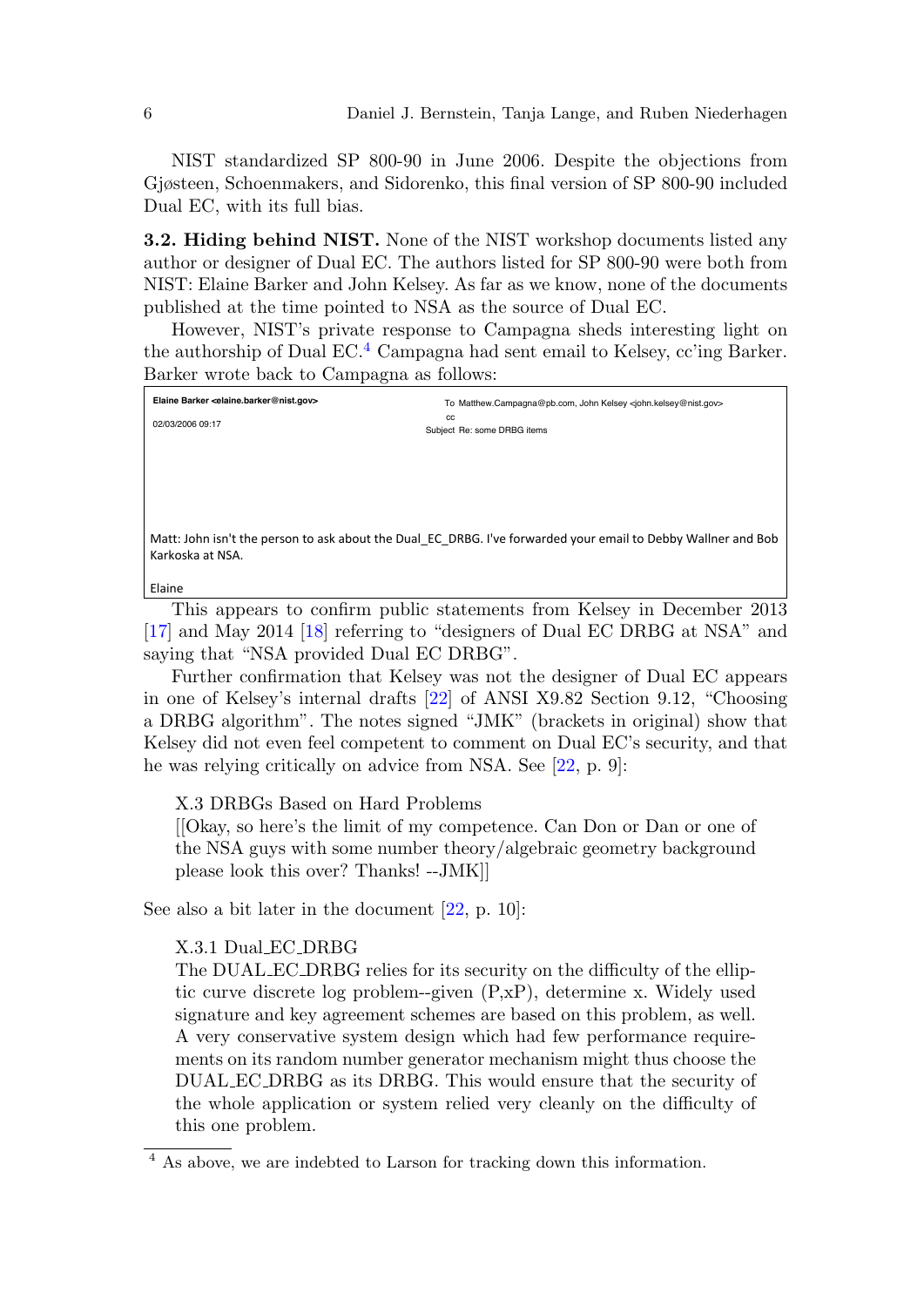[[I'm really blowing smoke here. Would someone with some actual understanding of these attacks please save me from diving off a cliff right here? --JMK]]

<span id="page-6-1"></span>3.3. Taking control of ISO. By summer 2003, ISO/IEC Joint Technical Committee 1 Subcommittee 27 was far into its own multi-year process of standardizing random-number generators, not including Dual EC. Its internal 2003 draft received more than 150 comments, but most of those comments were minor corrections and clarifications such as changing "Any secure hash" to "Any secure hash function". The draft was approved by 19 of the 24 countries that voted, including half of the countries that had sent in comments.

The United States comment [\[14\]](#page-23-9) was strikingly different, the only comment objecting to the "whole document":

The U.S. National Body has reviewed ISO/IEC 2 CD 18031, N3578. We feel that this document is lacking sufficient depth in many areas and simply is not developed enough to be an ISO standard which encompasses both Non-deterministic and Deterministic Random Bit Generation. We do feel that ANSI X9.82 Random Bit Generation standardization work is much further developed and should be used as the basis for this ISO standard.

To make ISO/IEC 18031 consistent with X9.82 would require extensive commenting and revisions. To better progress this standard, the U.S. has instead developed a contribution for ISO that is consistent with ANSI X9.82, but written in ISO format. Furthermore, we believe this contribution will also be complementary to ISO/IEC 19790.

We provide this contribution as an attachment, and propose that ISO further develop this contribution as their standard.

Additionally, the U.S. recognizes that ANSI X9.82 is not an approved standard and still requires further work. As ANSI X9.82 develops, the U.S. will contribute these changes to ISO.

The attachment, 153 pages, was an early version of ANSI X9.82, including a full description of Dual EC (using the same points  $P$  and  $Q$  that were later standardized by NIST for the curves P-256, P-384, and P-521; see Section [4](#page-6-0) for discussion of the importance of  $P$  and  $Q$ ).

ISO did what the United States told it to do. After two years it released standard ISO 18031:2005, including Dual EC. This rather blunt takeover of the ISO standard is, presumably, what NSA internally referred to as a "challenge in finesse".

## <span id="page-6-0"></span>4 Minding the  $P$ 's and  $Q$ 's

Every summer hundreds of cryptographers gather in Santa Barbara for the annual Crypto conference. The highlight of the conference is the three-hour "rump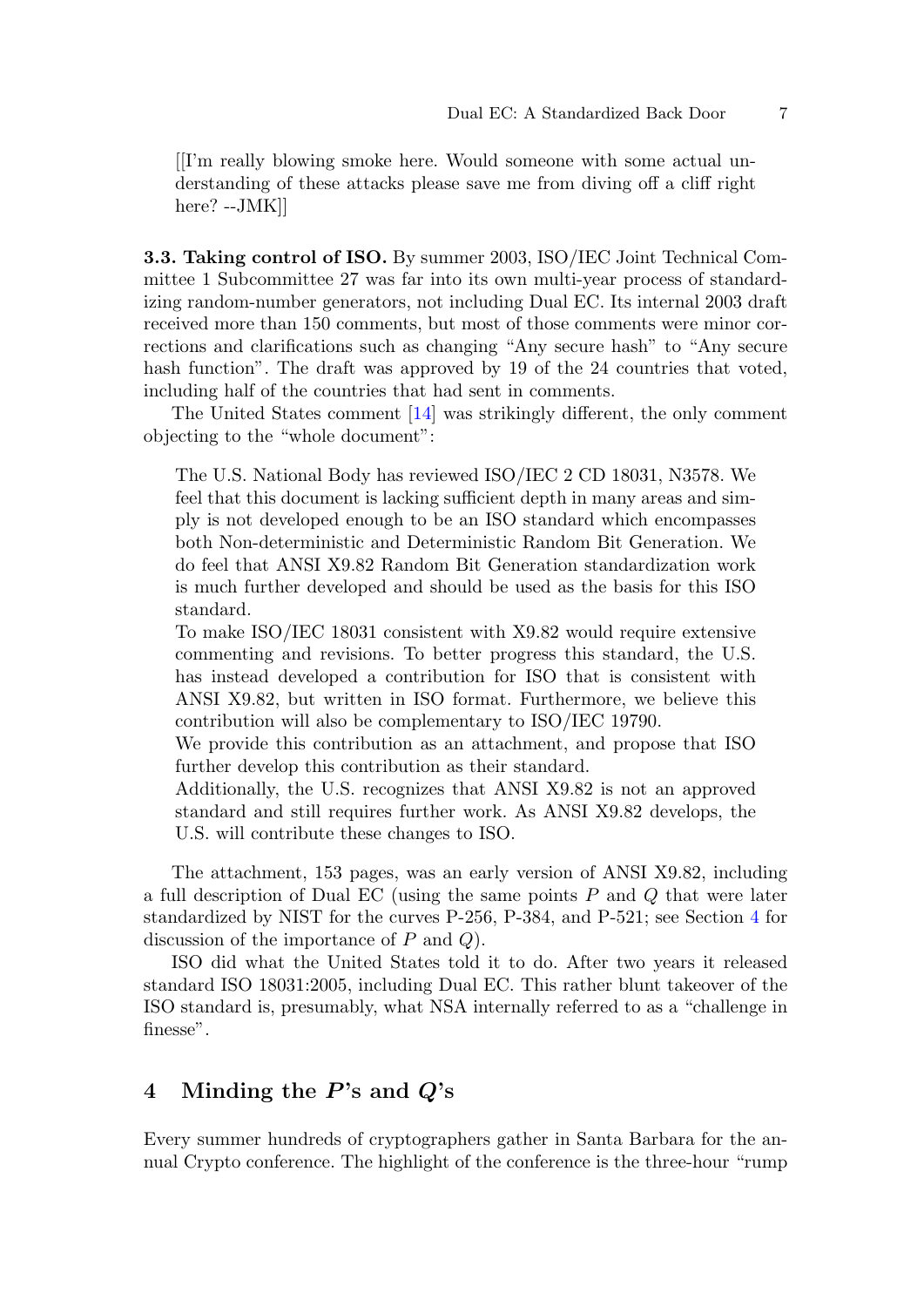session" on the evening of the second day, featuring a series of short talks on very recent results.

Dan Shumow and Niels Ferguson, cryptographic researchers at Microsoft, announced at the Crypto rump session in August 2007 that there was a "possibility of a back door" in Dual EC. The name Dual EC refers to two "elliptic curve points" P and Q used inside the algorithm; what Shumow and Ferguson explained  $[36]$  was a way for whoever had generated the points P and Q to start from one random number produced by Dual EC and predict all subsequent random numbers. Recall that some PRNG outputs are made public, while others are secret; releasing just one public output would allow the attacker to predict all subsequent secret outputs, obviously a security disaster.

"Break the random-number generator, and most of the time you break the entire security system. Which is why you should worry about a new randomnumber standard that includes an algorithm that is slow, badly designed and just might contain a backdoor for the National Security Agency," Bruce Schneier wrote in a November 2007 article [\[34\]](#page-24-0) for Wired Magazine. "My recommendation, if you're in need of a random-number generator, is not to use Dual EC DRBG under any circumstances."

However, NIST did not withdraw Dual EC from its standard. NIST sent Schneier a letter [\[3\]](#page-22-1) saying "We have no evidence that anyone has, or will ever have, the 'secret numbers' for the back door ... For this reason, we are not withdrawing the algorithm at this time."

<span id="page-7-0"></span>4.1. Behind the scenes. Kelsey had already been asking questions about P and Q as early as October 2004, as shown by the following email exchange [\[15\]](#page-23-10) between Kelsey and Johnson, made public in 2014:

```
Subject: [Fwd: RE: Minding our Ps and Qs in Dual_EC]
Date: Wednesday, October 27, 2004 at 12:09:25 PM Eastern Daylight Time
From: John Kelsey
To: larry.basham@nist.gov
---------------------------    0riginal Message -------------------------------
Subject: RE: Minding our Ps and Qs in Dual_EC
From: "Don Johnson" <DJohnson@cygnacom.com>
Date: Wed, October 27, 2004 11:42 am
To: "John Kelsey" <john.kelsey@nist.gov>
John,
P = G.
Q is (in essence) the public key for some random private key.
It could also be generated like a(nother) canonical G, but NSA kyboshed
this idea, and I was not allowed to publicly discuss it, just in case you
may think of going there.
Don B. Johnson
-----Original Message-----
```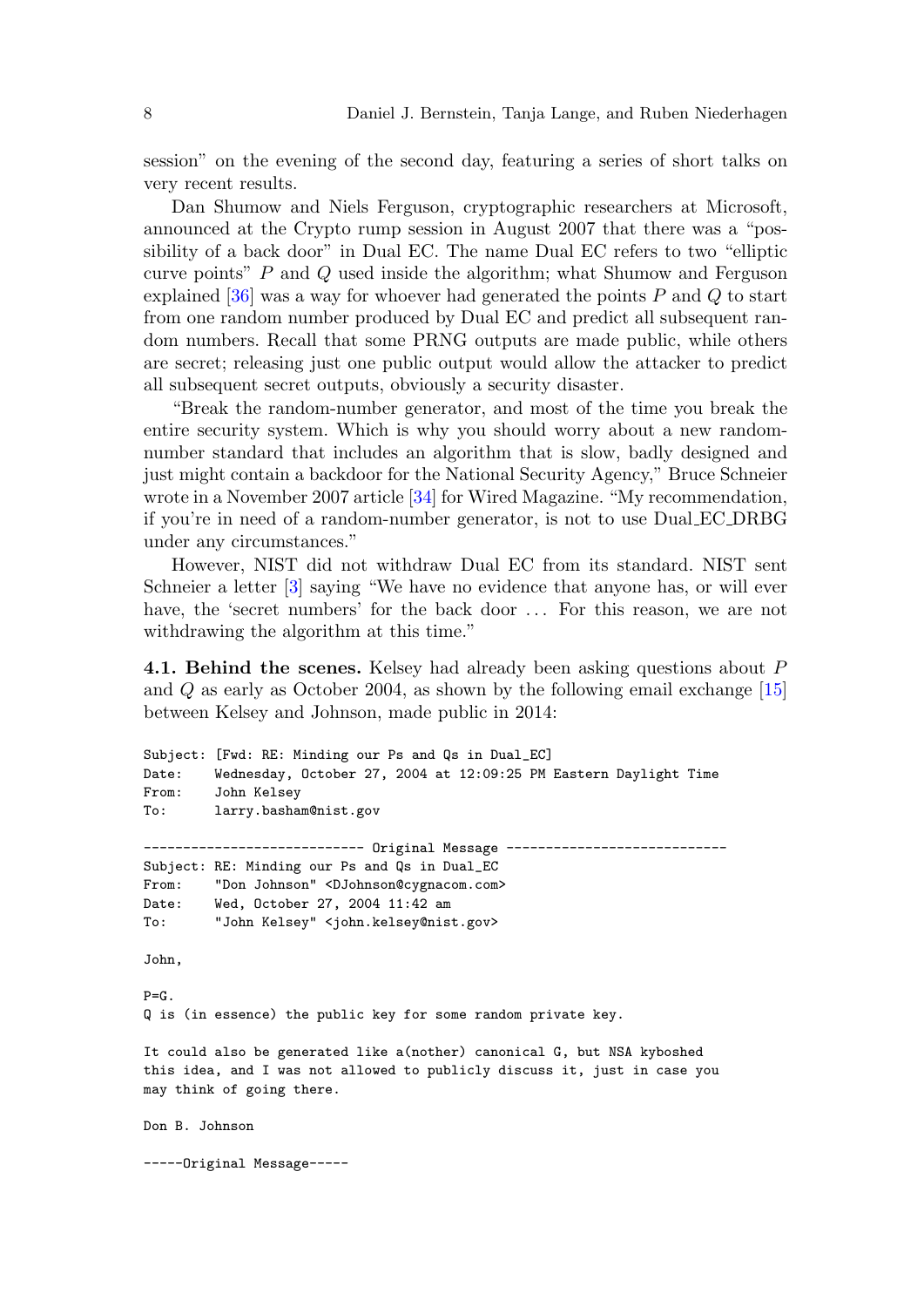From: John Kelsey [mailto:john.kelsey@nist.gov] Sent: Wednesday, October 27, 2004 11:17 AM To: Don Johnson Subject: Minding our Ps and Qs in Dual\_EC Do you know where Q comes from in Dual\_EC\_DRBG? Thanks,

-John

The "random private key" mentioned in Johnson's message is the simplest way that the Dual EC authors could have generated Q. However, from the perspective of the Shumow–Ferguson attack, this private key is exactly the secret information needed to unlock the back door in Dual EC.

The alternative mentioned in Johnson's message, generating  $Q$  "like a(nother) canonical G", would have made it much more difficult for the Dual EC authors to know this "random private key". It is hard to imagine any legitimate reasons for NSA to have told Johnson not to talk about this idea. "I didn't catch why this was significant then," Kelsey wrote in 2014.

According to Kelsey [\[18,](#page-23-4) page 24], Ferguson reported the Shumow–Ferguson attack to ANSI in 2005. Two other participants in the ANSI discussions, Dan Brown and Scott Vanstone from Certicom, had discovered the same attack before 21 January 2005 (see Section [8\)](#page-19-0), but apparently did not report it to ANSI.

NSA's response, according to Kelsey, was that NSA had "generated  $(P,Q)$ in a secure, classified way"; that NSA wanted to allow existing devices using this  $P$  and  $Q$  "to get FIPS validated" (i.e., certified by a testing laboratory to meet NIST standards); and that it "would be reasonable to allow other users to generate their own  $(P,Q)$ ".

NIST could easily have generated a new  $Q$  "like another canonical  $G$ ", and recommended this Q as a replacement for NSA's Q, which as noted above would have made Dual EC exploitation much more difficult. NIST could nevertheless have allowed NSA's Q as a non-recommended option, answering NSA's request for FIPS validation. NIST could also have entirely eliminated this problematic PRNG from the standard, ignoring NSA's request.

Instead NIST added an appendix to its draft of SP 800-90 explaining how users *could* generate their own  $P$  and  $Q$ , but ("to avoid using potentially weak points") specifically recommending against doing this. Furthermore, another paragraph in SP 800-90 prohibits FIPS validation for any users doing this: see [\[27,](#page-24-7) page 84] ("One of the following NIST approved curves with associated points shall be used in applications requiring certification under FIPS 140-2") and the detailed testing instructions [\[24,](#page-24-8) page 19] ("CAVS Dual EC DRBG tests use only the NIST Approved curves and associated points").<sup>[5](#page-8-0)</sup> The rule forcing the pre-described points for FIPS validation was already in the June 2004 draft of

<span id="page-8-0"></span><sup>5</sup> CAVS stands for NIST's Cryptographic Algorithm Validation System. "Cryptographic algorithm validation is a prerequisite to the Cryptographic Module Validation Program (CMVP)." See <http://csrc.nist.gov/groups/STM/cavp/>.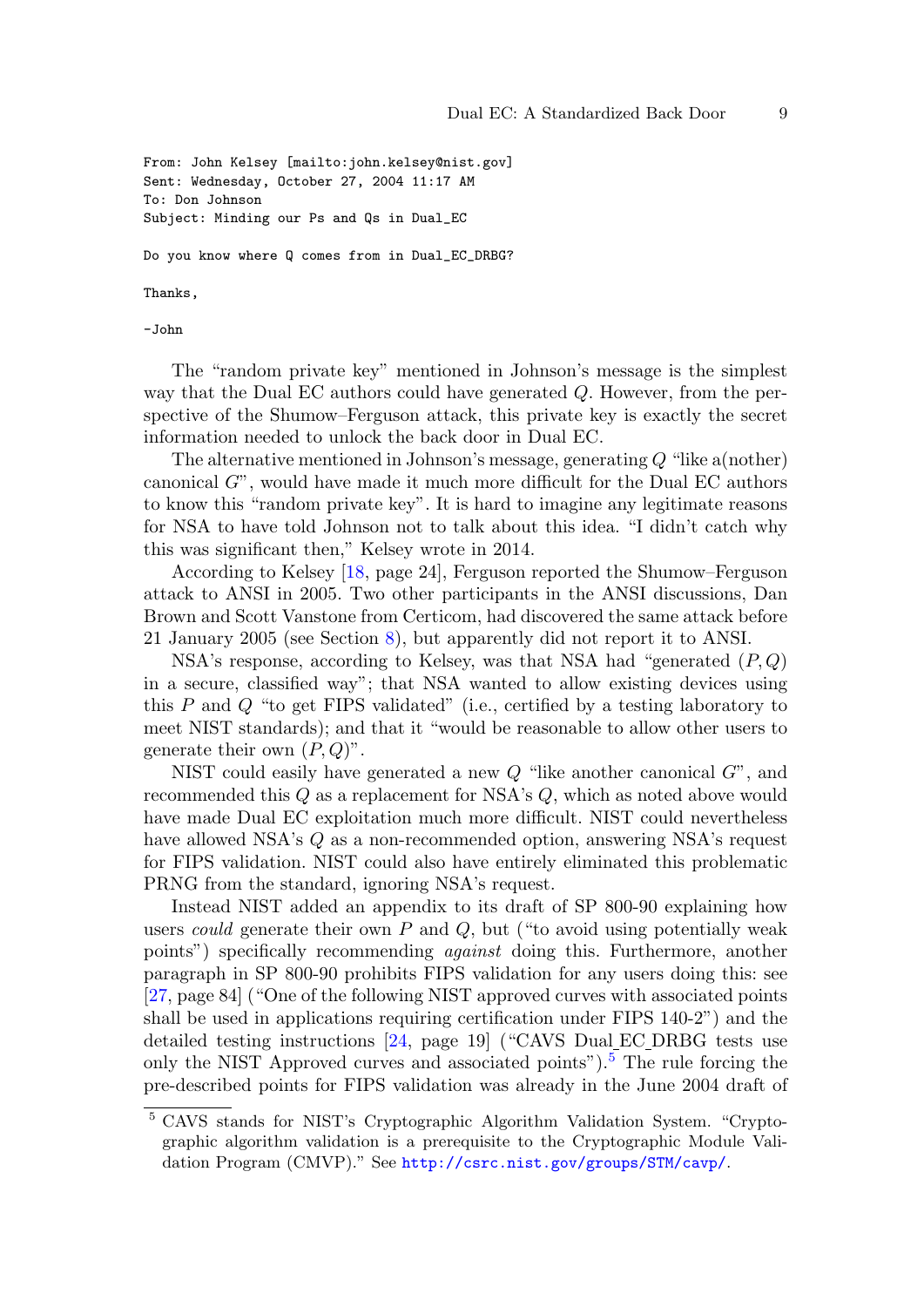$$
s_0 \xrightarrow{s_1 = f(s_0)} s_1 \xrightarrow{s_2 = f(s_1)} s_2 \xrightarrow{s_3 = f(s_2)} s_3 \xrightarrow{s_4 = f(s_3)} \cdots
$$
  
\n $r_1 = g(s_1)$   
\n $r_2 = g(s_2)$   
\n $r_3 = g(s_3)$ 

<span id="page-9-1"></span>Fig. 5.1. General schematic of a state-based PRNG with functions  $f$  and  $g$ .

ANSI X9.82 and was not modified when a section on using alternative points was added.

SP 800-90 did not discuss the origin of  $P$  and  $Q$ , and did not explain the power available to whoever had generated P and Q. In hindsight it is quite amazing how blindly NIST trusted NSA.

4.2. NSA's public story. Richard George, who was Technical Director of the Information Assurance Directorate at NSA from 2003 until his retirement in 2011, made the following claims regarding Dual EC in a talk [\[9\]](#page-23-11) at the Infiltrate conference in May 2014: "We were gonna use the Dual Elliptic Curve randomizer. And I said, if you can put this in your standard, nobody else is gonna use it, because it looks ugly, it's really slow. It makes no sense for anybody to go there. But I'll be able to use it. And so they stuck it in, and I said by the way, you know these parameters that we have here, as long as they're in there so we can use them, you can let anybody else put any parameters in that they want."

As far as we know, there have been no public comments from NSA regarding the prohibition on FIPS validation of alternative  $P$  and  $Q$ ; NSA instructing Johnson not to talk about generating a new Q; NSA paying RSA Security to implement and use Dual EC; and NSA internally advertising its PRNG standardization as part of a systematic effort to weaken cryptographic standards.

#### <span id="page-9-0"></span>5 How the Dual EC back door works

This section digs into mathematical details: how PRNGs work in general; how Dual EC works; and how the back door works.

SP 800-90 allows users to refresh the internal state of PRNGs with some additional input. This complicates the definition of Dual EC. There are actually two slightly different versions of Dual EC in two releases of SP 800-90: the June 2006 version [\[27\]](#page-24-7), now called Dual EC 2006, and an updated March 2007 version, now called Dual EC 2007. Additional input breaks the back door in Dual EC 2006 in many cases, often preventing the attacker from predicting the Dual EC output. Fortunately for the attacker, Dual EC 2007 repairs the back door, allowing the back door to be used in all cases, even when additional input is provided.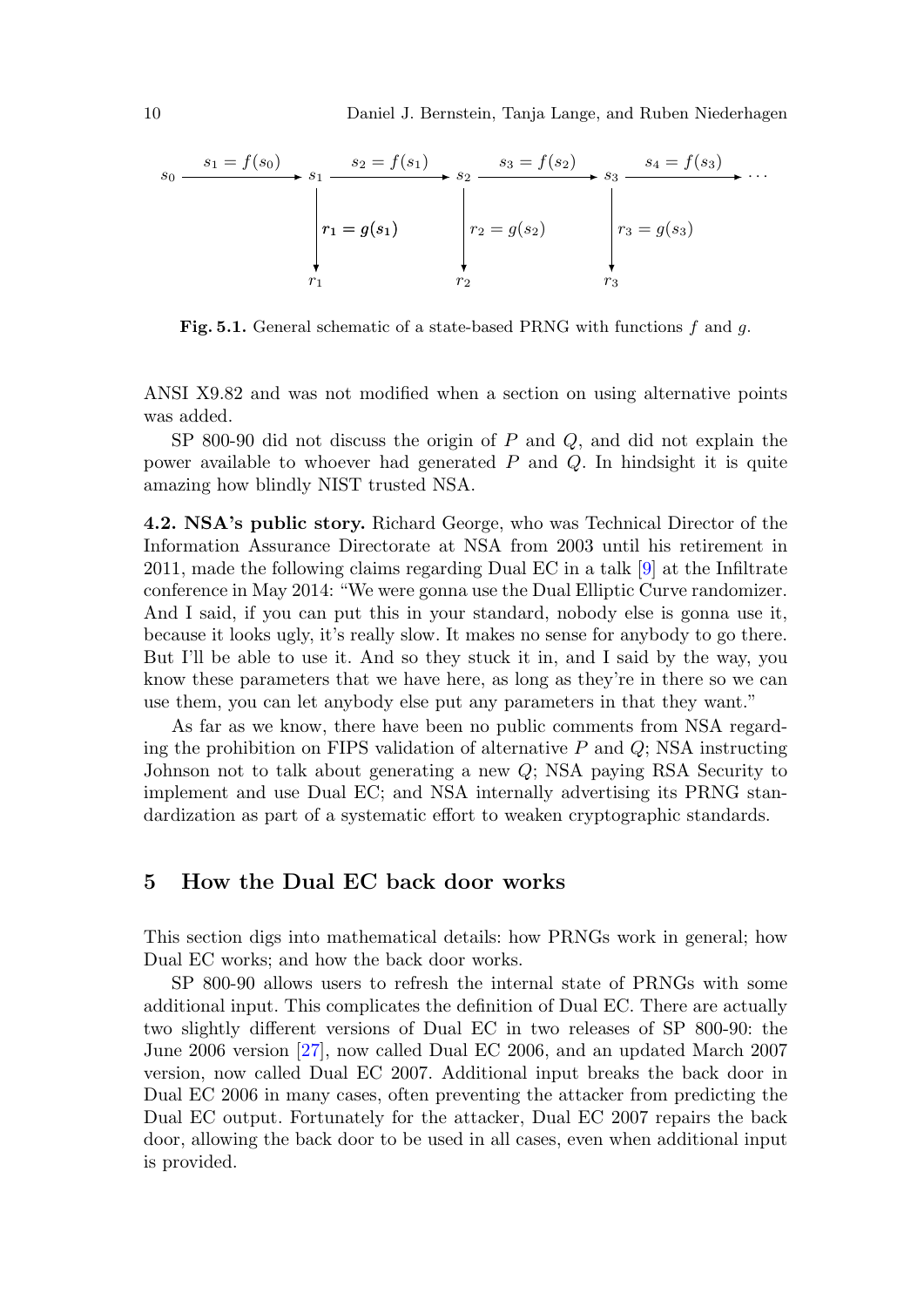

<span id="page-10-0"></span>Fig. 5.2. Basic Dual EC algorithm using points P and Q on an elliptic curve.

[5.1](#page-9-1). PRNG structure: state updates and output functions. Figure 5.1 shows a general schematic of a PRNG. The PRNG maintains an internal state  $s_i$ ; the initial state  $s_0$  is initialized from an entropy source. Each time some random output is requested from the PRNG, the internal state is updated from  $s_{i-1}$  to  $s_i$  using a function f such that  $s_i = f(s_{i-1})$ . After the internal state is updated, the PRNG derives a certain number of random bits using another update function g by computing  $r_i = g(s_i)$  and returning some bits of  $r_i$ . If more bits are requested than available from  $r_i$ , the PRNG updates the state again by computing  $s_{i+1} = f(s_i)$ . Then  $r_{i+1} = g(s_{i+1})$  is computed, and some bits from  $r_{i+1}$  are appended to the previously generated bits. This process is repeated until the requested number of bits have been generated.

For this process to be secure, it is crucially necessary that the internal state is not learned by an attacker. An attacker who knows some internal state  $s_i$  is able to compute all following states  $s_{i+1}, s_{i+2}, \ldots$  and to reproduce all output bits by computing  $r_i, r_{i+1}, r_{i+2}, \ldots$  Therefore, the function g must be a oneway function; otherwise an attacker who learns some random output is able to compute the internal state of the PRNG. If the function  $q$  has a back door that allows an attacker to compute the internal state of the PRNG, then the complete PRNG is insecure.

5.2. Basic Dual EC algorithm. Dual EC follows the general PRNG scheme described above. Dual EC specifies two points  $P$  and  $Q$  on the standard NIST P-256 elliptic curve. The internal state of Dual EC is a 256-bit integer s. The function f for updating the internal state is defined as  $f(s) = x(sP)$ , computing the sth multiple of P and returning the x-coordinate of the resulting point. The function g for deriving some random output is defined as  $g(s) = x(sQ)$ .

Both functions  $f$  and  $g$  are cryptographically secure one-way functions. It is computationally hard to compute  $s$  given  $sP$  and  $P$ , i.e., to solve the ellipticcurve discrete-logarithm problem (ECDLP).

Figure [5.2](#page-10-0) illustrates the Dual EC algorithm. Given an initial state  $s_0$ , the PRNG updates the internal state by computing  $s_1 = x(s_0 P)$  when some random bits are requested. Then  $r_1 = x(s_0 Q)$  is computed and the most significant 16 bits of  $r_1$  are discarded. Finally up to 30 random bytes are returned. If more than 30 bytes are required, the process is performed repeatedly, each time dropping the most significant 16 bits of  $r$ . The output bits are concatenated and finally returned.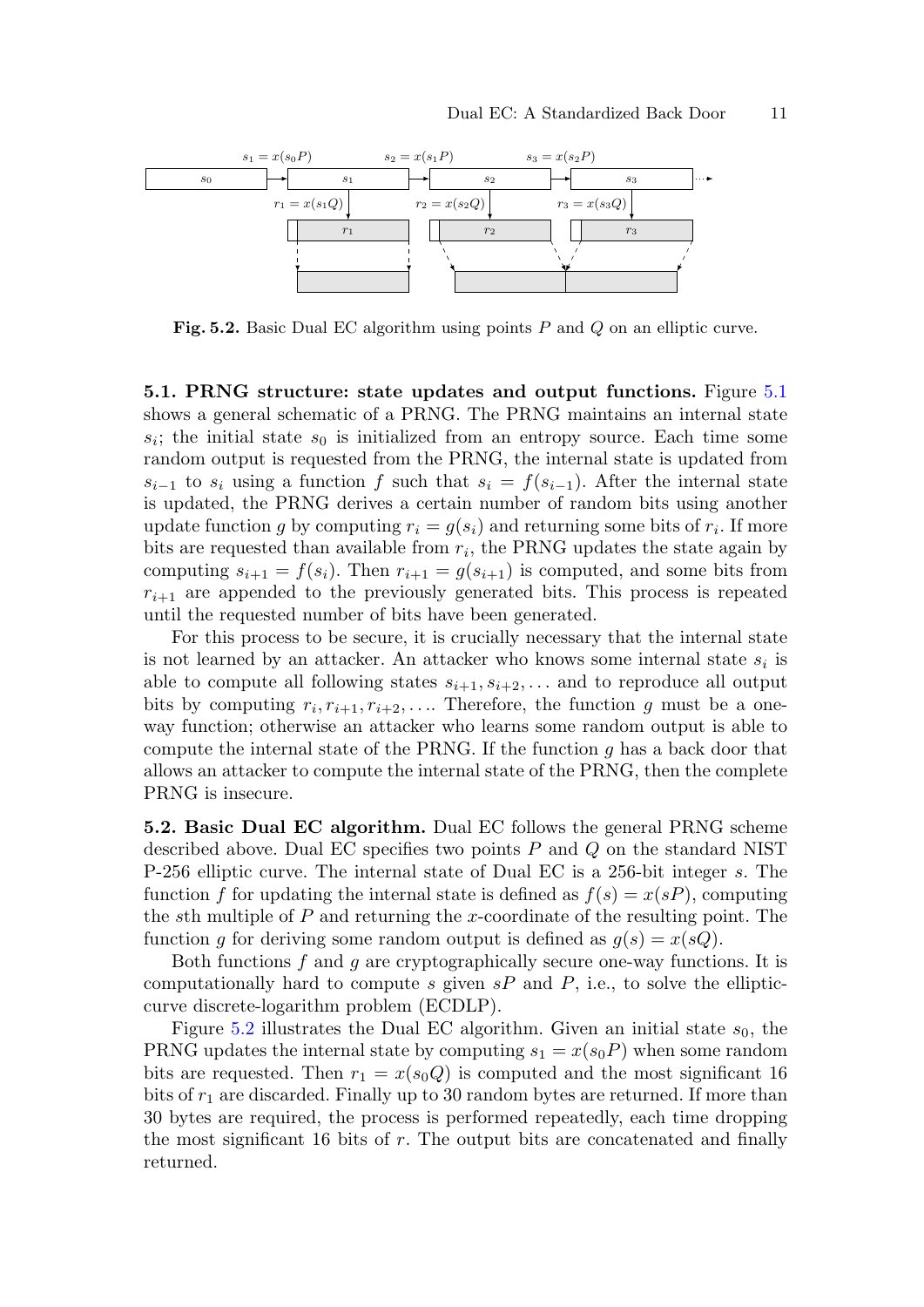

<span id="page-11-0"></span>Fig. 5.3. Dual EC 2006 with additional input. Compare Figure [5.2.](#page-10-0)

Dual EC also allows larger variants using the P-384 and P-521 curves. The state sizes are 384 and 521 bits respectively. The outputs are correspondingly larger: 46 bytes (368 bits) and 63 bytes (504 bits).

5.3. Basic Dual EC back door. The Shumow–Ferguson attack works as follows. Assume that the attacker knows a scalar d such that  $P = dQ$ , and sees the random output  $r_1$  (e.g., when  $r_1$  is used as a public nonce). Now he can recompute a y-coordinate corresponding to the x-coordinate  $r_1$  using the curve equation and obtains  $R = (r_1, y_{r_1}) = s_1 Q$  for some  $s_1$  unknown to the attacker. Finally, he computes  $d \cdot R = d \cdot s_1 Q = s_1 dQ = s_1 P$  and learns the internal state  $s_2$  as the x-coordinate  $x(dR) = x(s_1P)$ . Now, the attacker can reproduce all the following Dual EC output of the victim. Thus, the knowledge of the scalar factor d with  $P = dQ$  provides a back door for the attacker to the internal state of Dual EC.

As described above, the most significant 16 bits of  $r_i$  are discarded. However, the attacker is able to recover the missing bits easily: the attacker requires at most  $2^{16}$  attempts in order to find the missing bits.

5.4. Dual EC 2006. As mentioned earlier, NIST allows users to enter additional input into Dual EC. The additional input string may be, e.g., the current system time, some counter value, some high-entropy randomness, or simply 0 if no refresh is desired.

When random output is requested from Dual EC 2006, the hash of some additional input string "adin" is xor'ed into the state before the basic state update is performed. For example, in Figure [5.3,](#page-11-0) 30 bytes are requested when the state is  $s_0$ , 60 bytes are requested when the state is  $s_1$ , and further bytes are requested when the state is  $s_3$ , so hashes of additional inputs are xor'ed into  $s_0$ ,  $s_1$ , and  $s_3$ .

5.5. The partially broken Dual EC back door. If additional input is used in Dual EC 2006, and the attacker sees random output of at most 30 bytes, then the back door does not work any more. Assume the attacker observes  $r_1$ . Since  $s<sub>1</sub>$  has been modified with some additional input string and since there is no more known relation between  $r_1$  and  $s_2$ , the attacker can no longer apply his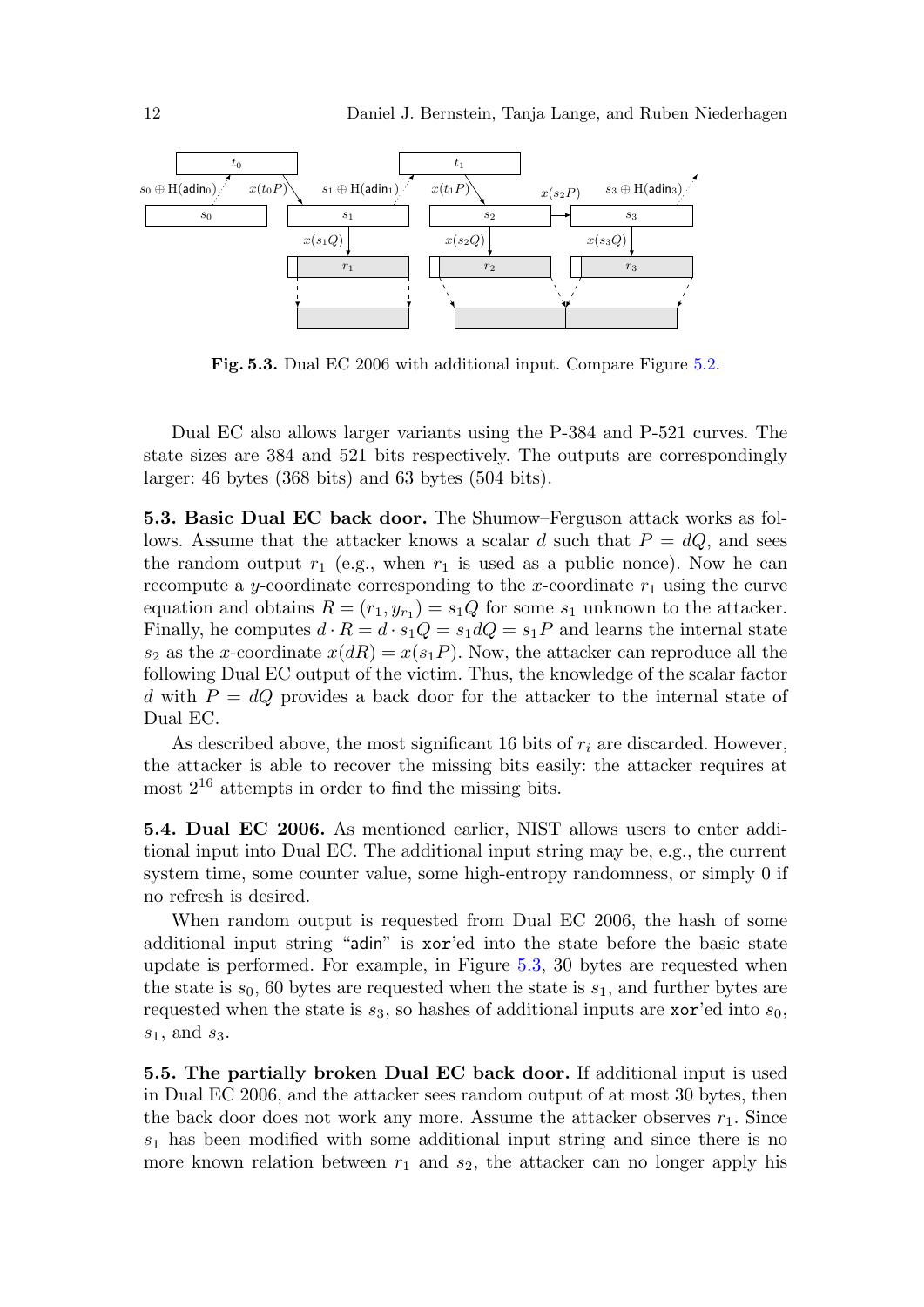

<span id="page-12-0"></span>Fig. 5.4. Dual EC 2007 with additional input. Note the additional state update compared to Figure [5.3.](#page-11-0)

back-door computation. Even if the attacker can guess  $\text{adin}_1$ , he is not able to recover the internal state from  $r_1$ .

The back door still works in case the attacker observes some random output that is longer than 30 bytes. For example, if the attacker observes combined output from  $r_2$  and  $r_3$ , he can simply compute  $R_2 = (r_2, y_{r_2})$  and obtain the internal state  $s_3 = x(dR_2) = x(ds_2Q) = x(s_2P)$ . In order to compute the following output values, the attacker needs to correctly guess the following additional input strings.

The ability of an implementation of Dual EC to refresh the internal state using an additional input string breaks the back door for the attacker in many practical cases where the amount of randomness observed by the attacker is smaller than or equal to 30 bytes.

5.6. Dual EC 2007: the repaired back door. Dual EC 2007 demands an additional update step of the internal state at the end of each invocation. That means that after the requested number of random bits have been generated, the internal state is updated one more time by computing  $s_{i+1} = x(s_i, P)$ . Figure [5.4](#page-12-0) illustrates the modified algorithm.

Because of this additional state update, the attacker is able to apply his back-door computation. Given the random output  $r_1$ , the attacker computes  $R_1 = (r_1, y_{r_1})$  and obtains the internal state  $s_2 = x(dR_1) = x(ds_1Q) = x(s_1P)$ . However, in order to compute the following random output, the attacker still has to guess any additional input strings (if the specific implementation of Dual EC used by the victim is making use of additional input).

5.7. Forward secrecy. The official reason for the change from Dual EC 2006 to Dual EC 2007 was to provide "backtracking resistance".

"Backtracking" does not mean working backwards from random outputs to earlier random outputs, which would be a serious security problem. It means working backwards from *the internal state* to earlier random numbers. For example, if f in Figure [5.1](#page-9-1) is not one-way, the attacker can backtrack to all previous internal states and compute all previous random numbers.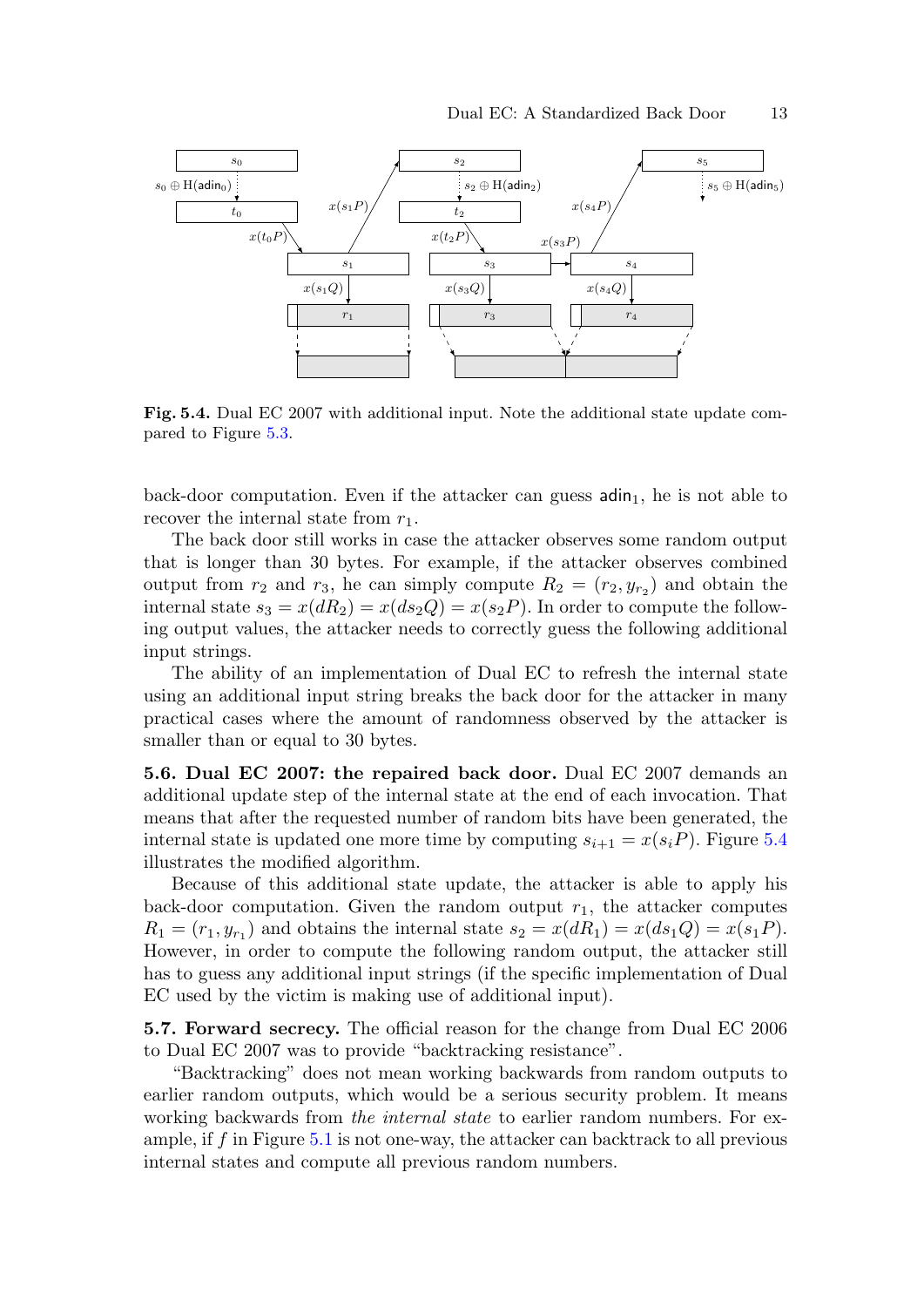Of course, PRNGs are designed to preserve the secrecy of the internal state. The idea of "backtracking resistance", also called "forward secrecy", is to reduce the damage in the extreme situation of an attacker somehow stealing the internal state: the attacker will be able to predict all future random numbers but will not be able to compute earlier random numbers.

The function  $f$  in Dual EC has always been one-way. The only issue with "backtracking resistance" in Dual EC 2006 with additional input is that an attacker who sees the current state  $s_1$  can compute the *current* random number  $r_1$ . This issue disappears as soon as the next additional input is provided, allowing  $s_1$  to be replaced with  $s_2$ ; i.e., the current random number is protected against theft as soon as a new random number is generated.

The obvious way to fix the ft of the current random number is to *first* output this number, then immediately absorb additional input, then apply the function f to update the state. This provides full "backtracking resistance"; it is also simpler and more efficient than Dual EC 2007. However, from the attacker's perspective, Dual EC 2007 is much more satisfactory because it fixes the back door.

#### <span id="page-13-0"></span>6 Exploiting the back door in Dual EC implementations

Their eyes open wide when I talk about how how hard it is to really get the information they assume they just get to attack this thing. . . . I've challenged any of them to actually generate their own parameters and show me that in real life they can recover that. No one has done it yet.  $\qquad \qquad -\text{Richard George, May 2014 [9]}$  $\qquad \qquad -\text{Richard George, May 2014 [9]}$  $\qquad \qquad -\text{Richard George, May 2014 [9]}$ 

The basic Dual EC attack allows the attacker to predict all subsequent Dual EC outputs, assuming that the attacker has seen a sufficiently long stretch of contiguous output bits. If all output bits were kept secret then the attack could not even get started. Some cryptographic protocols send random bits through the network, but it is not immediately obvious that Dual EC is exploitable inside real protocols, such as the widely deployed TLS standard, the primary encryption mechanism used for communication in the Internet today.

This section summarizes the results of a paper "On the practical exploitability of Dual EC in TLS implementations" [\[8\]](#page-23-12) posted in April 2014 and presented at the USENIX Security Symposium in August 2014. This paper is joint work that we carried out with Stephen Checkoway, Matt Fredrikson, Adam Everspaugh, Matt Green, Tom Ristenpart, Jake Maskiewicz, and Hovav Shacham.

The paper shows that the basic Dual EC attack ignores critical limitations and variations in the amount of the PRNG output actually exposed in TLS, additional inputs to the PRNG, PRNG reseeding, alignment of PRNG outputs, and outright bugs in Dual EC implementations. The levels of Dual EC exploitability vary between RSA Security's BSAFE, Microsoft's SChannel, and OpenSSL.

However, in all analyzed situations where Dual EC was actually used in TLS, the Dual EC back door turned out to be exploitable by anyone who knows the secret d. TLS transmits enough random data in plain text during the TLS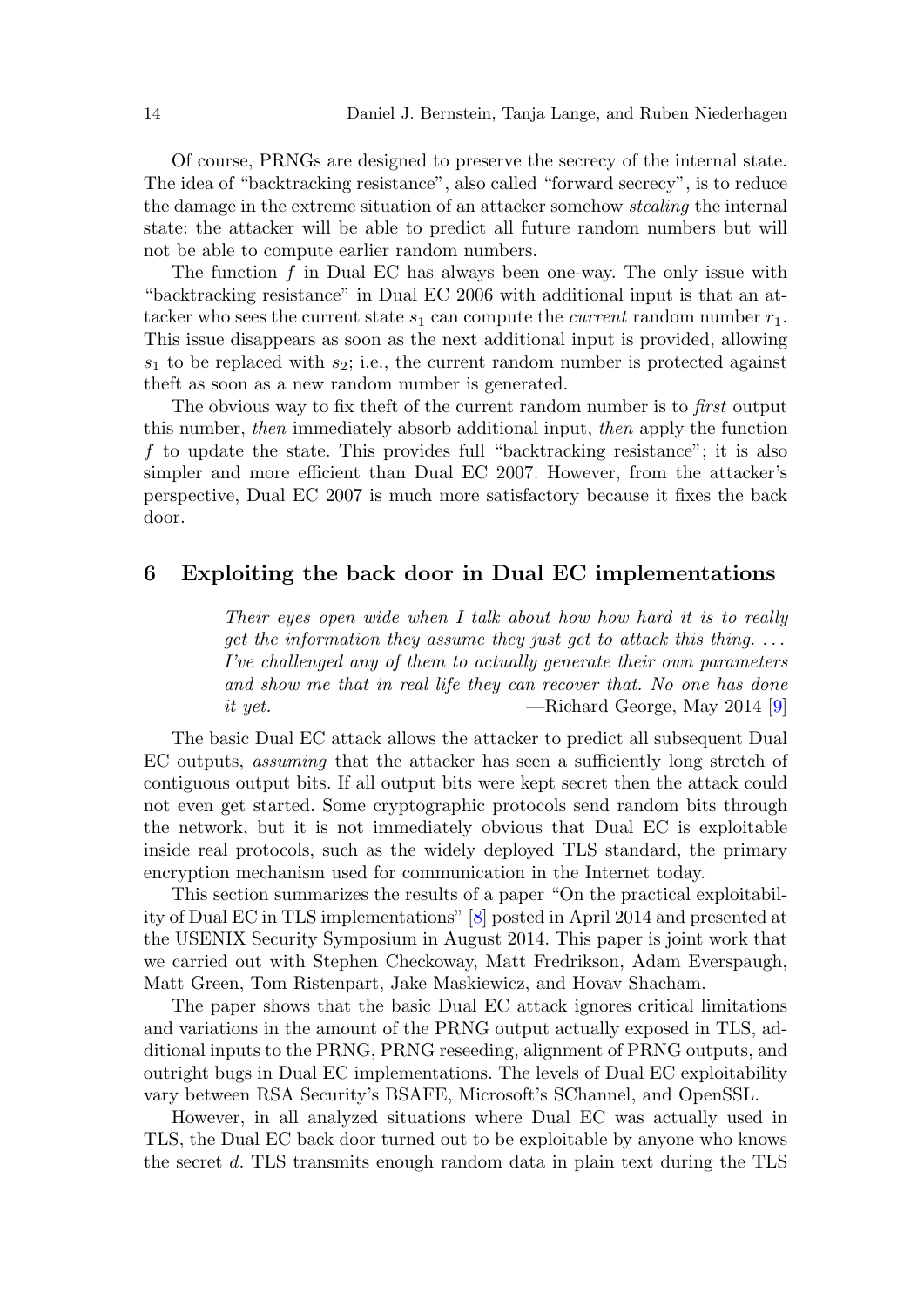handshake, while it uses other random data to generate secret keys; the paper showed how to recover those secret keys.

6.1. How targets vary. The paper investigated four TLS libraries offering Dual EC: OpenSSL-FIPS (a FIPS-validated version of OpenSSL), Microsoft's SChannel, and two versions of RSA Security's BSAFE, namely BSAFE-Java and BSAFE-C.

The key to the back door, i.e., the factor d such that  $P = dQ$ , is not publicly known, so the paper replaced  $(P,Q)$  in each library with a new  $(P,Q)$  using a known key. Replacing the points in SChannel, BSAFE-Java, and BSAFE-C required some reverse engineering. Replacing the points in OpenSSL-FIPS was relatively easy because OpenSSL is open-source.

OpenSSL-FIPS turned out to have a severe Dual EC bug, despite FIPS validation: the self-test of the library consistently failed when OpenSSL-FIPS was configured to use Dual EC. It is therefore reasonable to guess that nobody ever used Dual EC with OpenSSL. On the other hand, there is an obvious fix for the bug, producing a modified library "OpenSSL-fixed" studied in the paper; users of OpenSSL-FIPS might have silently fixed this bug without reporting it. The other libraries had functional Dual EC implementations, and Dual EC was the default PRNG for both BSAFE-Java and BSAFE-C.

OpenSSL-fixed was the only library that used an additional input string for each request for random output, thus increasing the cost of the basic attack by the need to guess the adin; the other three libraries did not use any adin. BSAFE-Java, BSAFE-C, and OpenSSL-fixed implemented Dual EC 2007, with the additional update step at the end of each invocation. It appears that SChannel tried to implement Dual EC 2007 but accidentally implemented something equivalent to Dual EC 2006 instead: SChannel computes the additional state update but discards the result and continues with the previous state. This does not hurt Dual EC exploitability since SChannel does not use adin. One other difference between the Dual EC implementations is that BSAFE-C buffered unused random bytes for consecutive invocations, reducing the computational cost of Dual EC.

Beyond the differences in the Dual EC implementations, the implementations of TLS varied in how they used random output from Dual EC. By default each library generated a different number of random values, used random values in a different order in the TLS handshake, and used a different cipher suite. The paper used each library as a TLS server, and investigated an ephemeral cipher suite.

In a typical example of a TLS handshake with an ephemeral key exchange, the server generates random numbers for the *session ID*, the *server random*, the ephemeral secret a, and (depending on the cipher suite) the signature nonce. Both server random and session ID are sent in plaintext over the wire and therefore can be used as entry points for the attack. If the cipher suite uses "ECDHE", an ephemeral elliptic-curve Diffie–Hellman key exchange, the ephemeral secret is used to compute  $aP$ ; if the cipher suite uses "DHE", an ephemeral Diffie-Hellman key exchange (without elliptic curves), the ephemeral secret is used to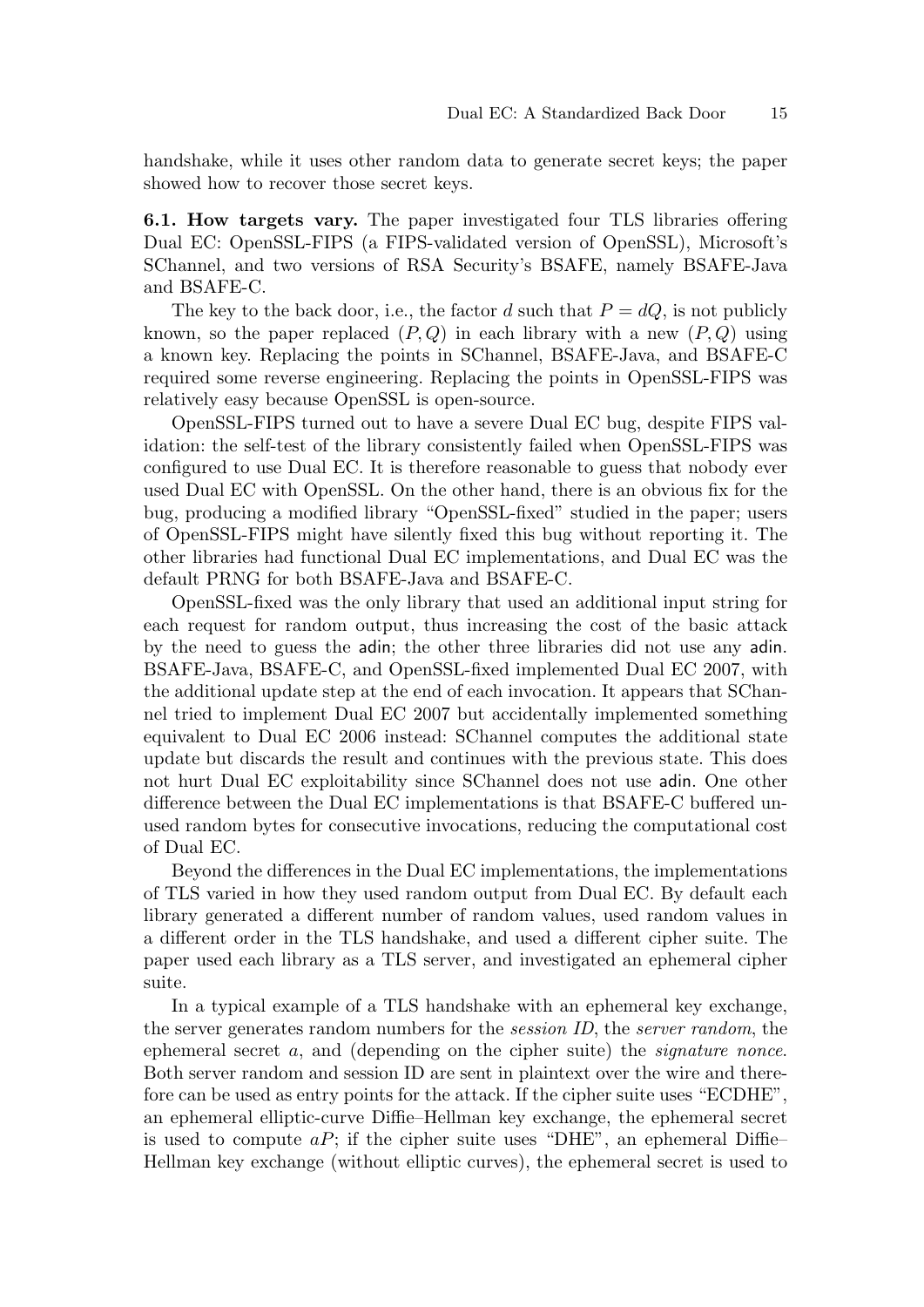16 Daniel J. Bernstein, Tanja Lange, and Ruben Niederhagen

| Attack            | Total Worst Case Runtime (min) |
|-------------------|--------------------------------|
| BSAFE-C v1.1      |                                |
| BSAFE-Java v1.1   | 63.96                          |
| SChannel I        | 62.97                          |
| SChannel II       | 182.64                         |
| OpenSSL-fixed I   | 0.02                           |
| OpenSSL-fixed II  | 83.32                          |
| OpenSSL-fixed III | $2^k \cdot 83.32$              |

Fig. 6.1. Experimental timings for recovering the internal state of Dual EC from a TLS handshake for several implementations on a four-node, quad-socket AMD Opteron 6276 (Bulldozer) computing cluster.

compute  $g^a$  (for some integer g). The nonce is used to compute a signature. The value from the key exchange and the signature (if available) are sent over the wire as well and can be used to verify that the correct Dual EC internal state has been found. Finally, client and server compute their secret encryption key from the exchanged data; the attacker is able to recompute the same key once he has found the internal state and obtained the server's ephemeral secret.

6.2. Attack cost. Table [6.1](#page-9-1) shows an overview of the worst-case runtimes for the attack. The attacker has to spend a different computational effort for each case, reflecting differences in the implementations of Dual EC and TLS.

The attack on BSAFE-C is the cheapest. For a TLS connection using DHE, the server draws in consecutive order 32 bytes for the session ID, 28 bytes for the server random, and 20 bytes for the ephemeral secret. The internal buffering of random bytes reduces the number of bits that need to be guessed to only 16, because the consecutively drawn random values "session ID" and "server random" can simply be concatenated to obtain 30 bytes of a single invocation output. Therefore, at most  $2^{16}$  bit combinations need to be checked. A small 16-CPU research cluster was able to recover the internal state and break the connection within 0.04 minutes.

Attacking the BSAFE-Java version is more expensive. Here, the TLS implementation (using an ECDHE cipher suite) does not obtain the session ID from a call to Dual EC; the first value drawn from the PRNG is 28 bytes of the server random. This is followed by a call for 32 random bytes for the secret DH key and finally an ECDSA nonce. Thus, using the 28 bytes of the server random, 32 bits need to be guessed to recover the 32-byte internal state, resulting in  $2^{32}$  possible combinations. The research cluster used at most 64 minutes for the attack.

SChannel requests random data for an ECDHE cipher suite in a different order. The TLS implementation first requests 32 bytes for the session ID, but does not make all of these available to the attacker: it reduces the top four bytes modulo 20000 before transmission. It then requests 40 bytes for the secret ephemeral key; 28 bytes for the server random; and, finally, 32 bytes for the secret ECDSA nonce.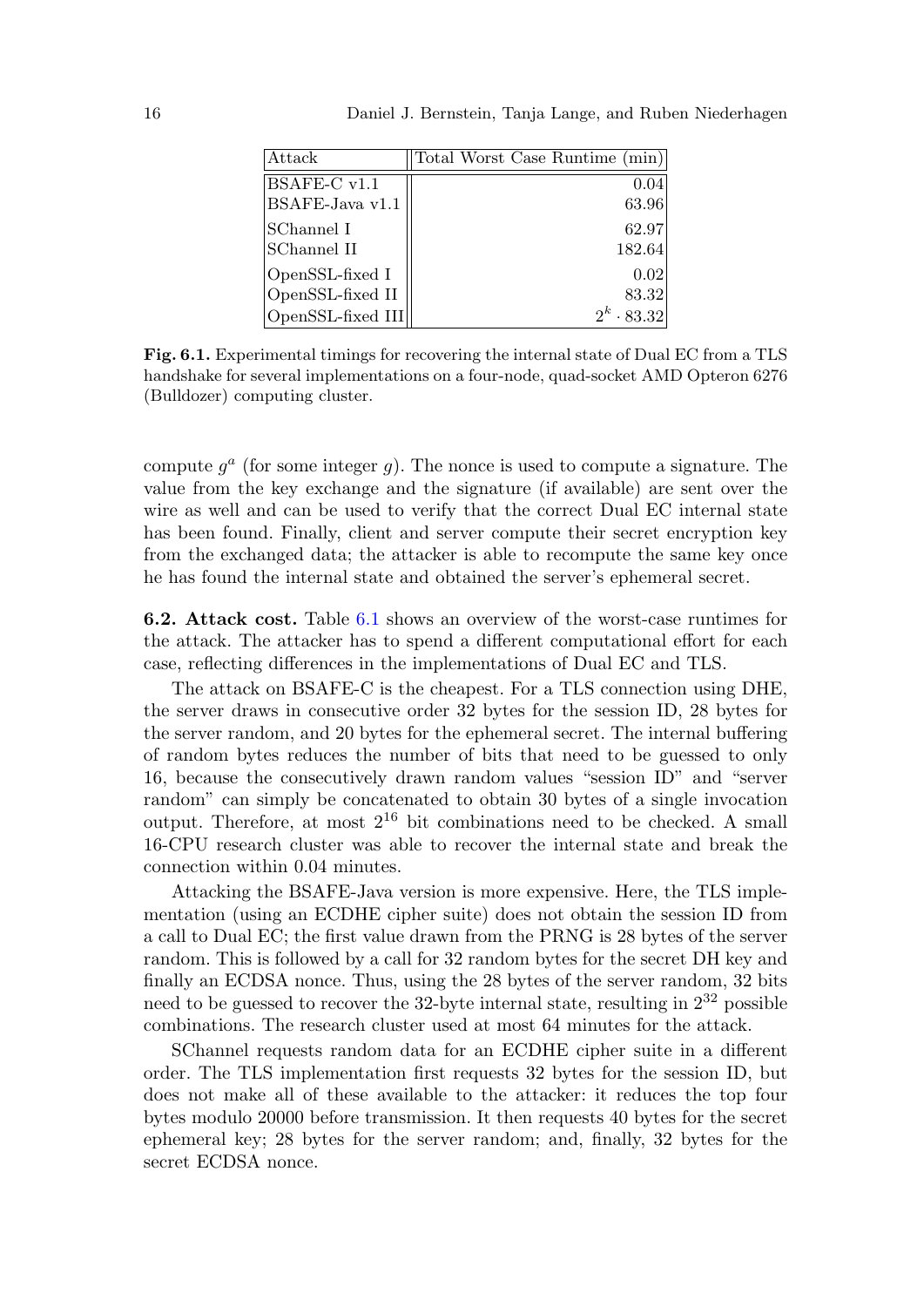For SChannel, there are two cases. "SChannel I" means that a sequence of TLS handshakes is available to the attacker, so he can use the server random from a previous TLS handshake in order to compute the internal state. In this case, the attacker needs to guess the missing 32 bits from the 28-byte server random. This requires up to  $2^{32}$  operations. The research cluster used less than 63 minutes.

"SChannel II" means that only data from a single TLS handshake is available to the attacker in order to compute the internal state. In this computationally more complex case, the back door computation must use the session ID as entry point for computing the ephemeral key. This requires about  $2^{18}$  guesses to recover the original value before the modulo operation; each guess, in turn, requires checking  $2^{16}$  possibilities since the most significant 16 bits were discarded. Testing a possibility means recomputing the ECDHE public key. In total, this case requires up to  $2^{34}$  recomputations. The research cluster used a bit more than three hours.

OpenSSL-fixed requests first 32 bytes for the session ID, then 28 bytes for the server random, and finally 32 bytes for the ephemeral key. The randomness for the session ID is obtained in two 30-byte pieces, so it is particularly easy to recompute the internal state. Only the first 16 "discarded" bits need to be guessed; the correct state can quickly be verified by comparing the corresponding 16 bytes of the second piece with the last two bytes of the session ID.

Recall, however, that OpenSSL uses an additional input string in each request for random data, to refresh the randomness of the internal state. This adin is a concatenation of the current system time in seconds, the current system time in microseconds, a monotonically increased 32-bit counter, and the process ID. The current system time in seconds is known to the attacker since it is contained in the TLS handshake. However, the remaining data of the adin needs to be guessed.

Table [6.1](#page-9-1) shows three cases. "OpenSSL-fixed I" assumes that the entire adin is known to the attacker; thus he only needs to guess the 16 missing bits for the session ID and is able to recompute the state and follow all internal state updates. The cluster used 0.02 minutes to recompute the state on 16 CPUs in parallel.

"OpenSSL-fixed II" assumes that the attacker knows the counter (because he may be attacking the very first TLS handshake when the counter is 0) and the process ID (because it may be determined depending on the order in which systems services are started during boot time). Then the attacker only needs to recompute the current microsecond in which the adin was computed; this requires at most 1,000,000 guesses. The research cluster recomputed the internal state within 84 minutes.

Finally, if counter and/or process ID are not known, a multiple of the time for OpenSSL II is required. "OpenSSL III" in the table includes a factor  $2^k$ , giving an idea about the required time in case  $k$  bits of unknown adin need to be guessed.

The attacks are easy to parallelize and scale well on a large number of CPUs. Thus, an attacker who can afford a large CPU cluster is able to compute the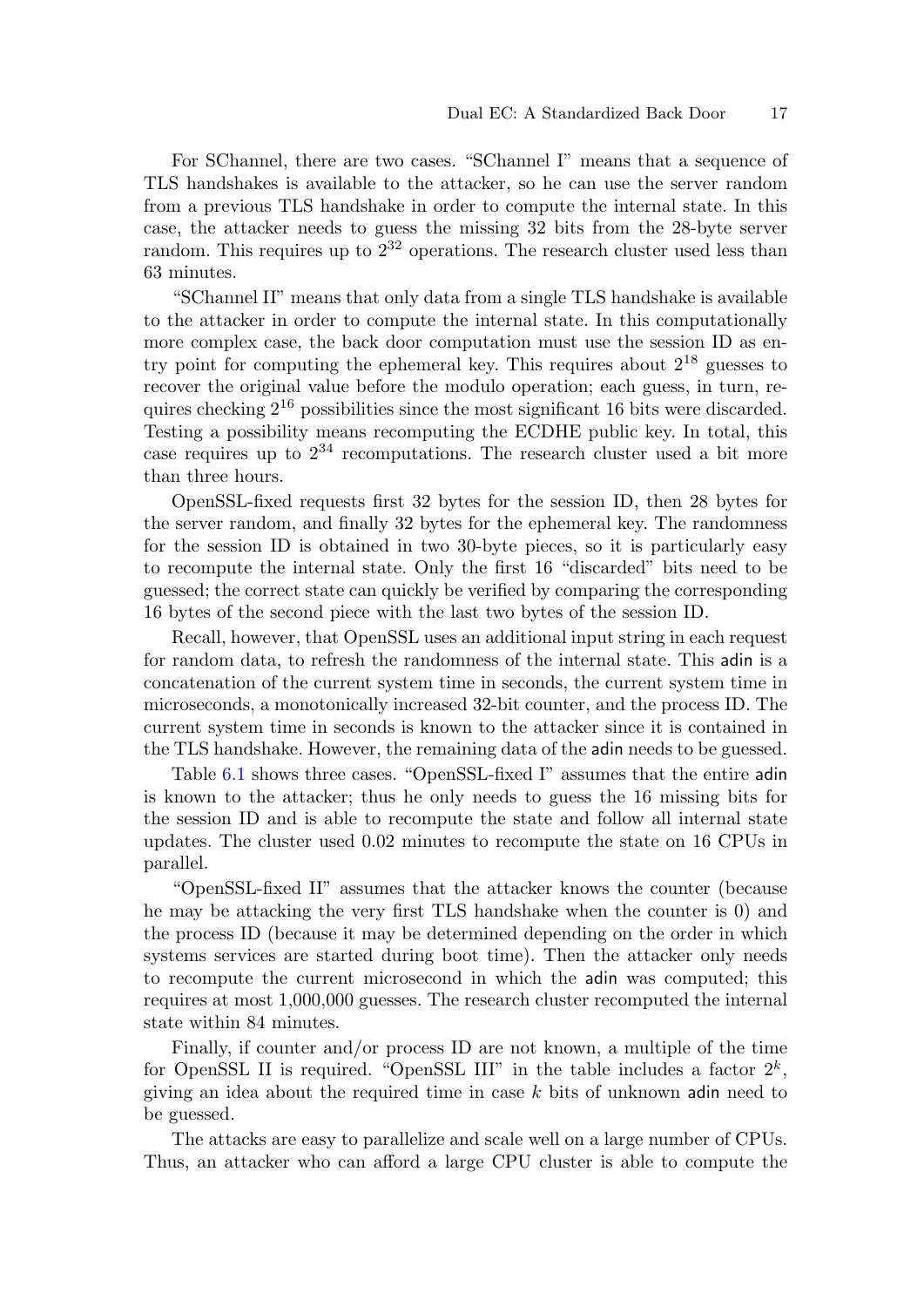internal state in a much shorter time than the 16-CPU research cluster used in the experiment. About 1,000 CPUs are sufficient to finish most of the attacks (all except SChannel II and OpenSSL-fixed III) within 1 minute. A computing cluster of the size of the Tianhe-2 supercomputer with 70,000 CPUs computes most of the attacks in under one second.

6.3. Attack scenarios. An attack on a TLS connection does not need to be done "online", while the communication between the client and the server is ongoing. It is possible to use the back door to retroactively break into a recorded TLS connection at any time. The attack on TLS connections works as well when the client instead of the server is targeted.

If the server is targeted, the recovered internal state can be used not only to compute the encryption keys of the targeted connection but also of all future connections to the server by any client (see the discussion of SChannel I). If a signature scheme based on the digital signature algorithm (DSA, designed by NSA) is used for server authentication, the knowledge of just one signature nonce enables the attacker to compute the server's secret identity key and thus to impersonate the server.

## <span id="page-17-0"></span>7 Extended Random

The basic Dual EC attack requires the attacker to see at least a block of 30 Dual EC output bytes (and, of course, to know the back door for the Dual EC parameters). As shown in the previous section, implementations of TLS often make only 28 consecutive bytes public. This increases the cost of using the back door from about  $2^{15}$  to about  $2^{31}$ .

A single  $2^{31}$  computation is not a problem, but if the same attack is carried out many times, say  $2^t$  times, then the attack costs are increased from  $2^{15+t}$  to  $2^{31+t}$ . This is a serious issue when t is large. Even worse, if Dual EC is used with P-384 or P-521 instead of P-256, then there is a critical gap between the standard 224 bits revealed by TLS and the 368 or 504 bits in a Dual EC output block, and the attack becomes infeasible.

There are four proposals of TLS extensions that increase the amount of PRNG output visible to an attacker: "Opaque PRF" [\[32\]](#page-24-9) from 2006, "Extended Random" [\[33\]](#page-24-10) from 2008, "Additional PRF Inputs" [\[13\]](#page-23-13) from 2009, and "Additional Random" [\[12\]](#page-23-14) from 2010. None of these extensions were standardized, but BSAFE implements Extended Random as an option, and a 2012 summary of TLS monitoring [\[1\]](#page-22-2) reveals that occasionally, about once in every 77000 connections, clients actively requested Extended Random.

7.1. How Extended Random affects Dual EC exploitation. A client that supports "Extended Random" sends more random data in its initial "client random" in its TLS handshake: instead of 224 bits it sends a string of random bits at least "twice as long as the security level", i.e., ≥256 bits. If the server also supports "Extended Random" then the server responds with its own "server random" of the same length that the client chose.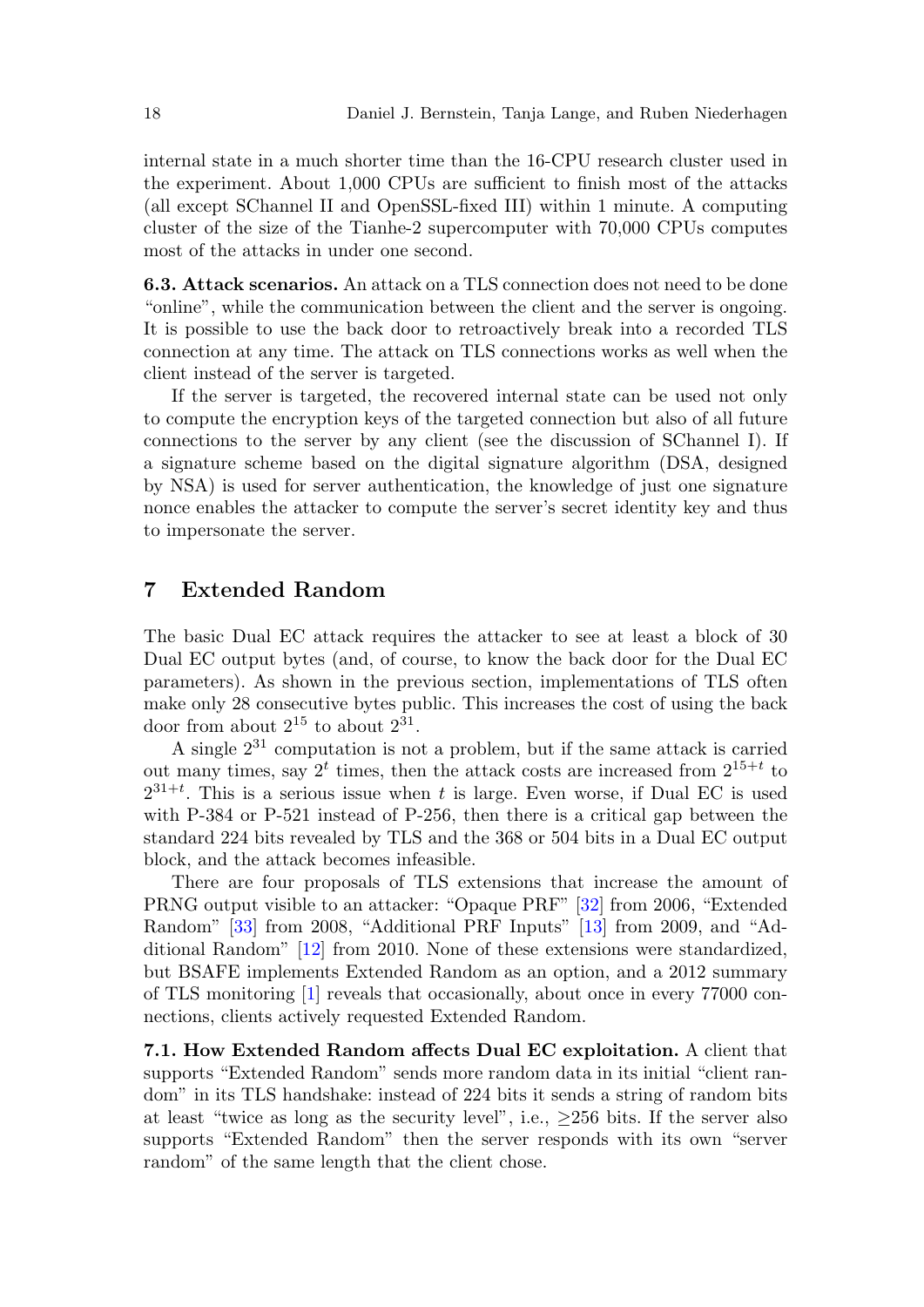Extended Random reduces the Dual EC attack cost from  $2^{31}$  to  $2^{15}$ , since the attacker no longer needs to guess 16 extra missing bits. Extended Random also simplifies the attack, because it includes more than one block of output: the attacker easily and efficiently confirms guesses for internal Dual EC states by comparing the potential next output to the next bits of the extended randomness. A 512-bit Extended Random also makes attacks feasible against, e.g., the P-521 variant of Dual EC.

To summarize: From the perspective of a Dual EC attacker, there are obvious benefits to Extended Random.

7.2. The official reason for Extended Random. Extended Random was proposed in an Internet-Draft by Eric Rescorla (RTFM, Inc.) and Margaret Salter (NSA) in April 2008. The latest version, draft 02, is from 2 March 2009:

| Network Working Group          | E. Rescorla              |
|--------------------------------|--------------------------|
| Internet-Draft                 | RTFM, Inc.               |
| Intended status: Informational | M. Salter                |
| Expires: September 3, 2009     | National Security Agency |
|                                | March 02, 2009           |

Extended Random Values for TLS draft-rescorla-tls-extended-random-02.txt

Section 6 of the document acknowledges a funding source: "This work was supported by the US Department of Defense."

The Internet-Draft states the following rationale for extended randomness:

The United States Department of Defense has requested a TLS mode which allows the use of longer public randomness values for use with high security level cipher suites like those specified in Suite B [I-D.rescorla-tls-suiteb]. The rationale for this as stated by DoD is that the public randomness for each side should be at least twice as long as the security level for cryptographic parity, which makes the 224 bits of randomness provided by the current TLS random values insufficient.

"Cryptographic parity" is not a common phrase among cryptographers. It is not defined in the document, and its intended meaning is highly unclear. Furthermore, there is no known attack strategy that comes even close to exploiting the 224 bits of randomness used in TLS.

TLS encrypts data using a "master secret" computed from the server's 224 bit random value, the client's 224-bit random value, and a "pre-master secret". The pre-master secret is the foundation of TLS security: in ECC cipher suites it is obtained from a DH key exchange between client and server, and in RSA cipher suites it is chosen by the client and encrypted to the RSA key of the server. The pre-master key is already at least twice as large as the security level. Even if the client constantly reuses the same pre-master secret and random value, the server has negligible chance of ever repeating its 224-bit random value with a properly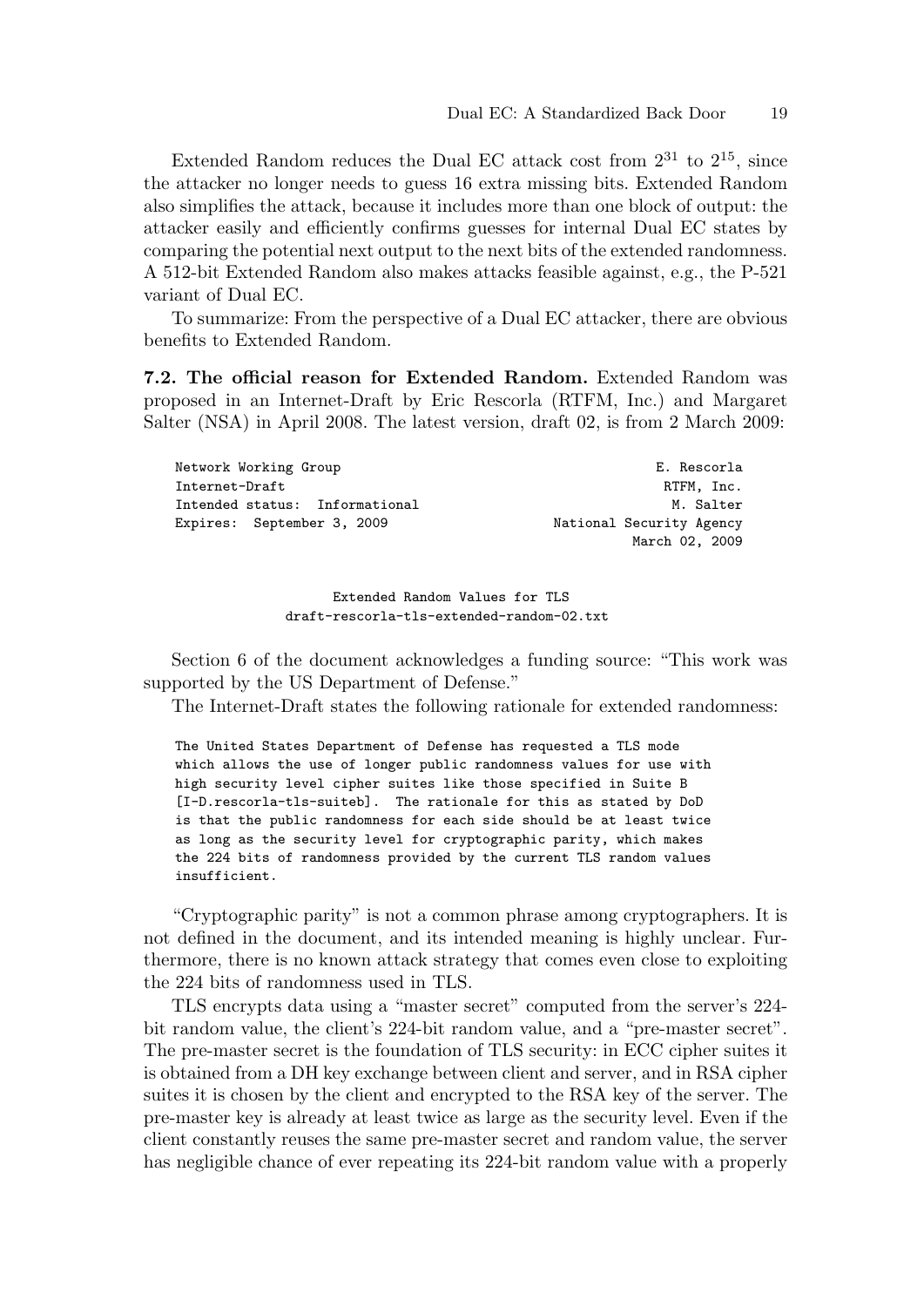functioning RNG: a server generating an incredible 1000000000000000000 random 224-bit values has chance below 0.0000000000000000000000000000001 of seeing the same value twice.

The Internet-Draft contains no further explanation to support its allegation of 224 bits being insufficient. As far as we know, NSA has not attempted to defend this allegation in other venues. Meanwhile, to the extent that Extended Random is supported, it has an undisputed impact on the exploitability of Dual EC.

## <span id="page-19-0"></span>8 Certicom patents

The Canadian company Certicom (now part of Blackberry) has patents in multiple countries on

- Dual EC exploitation: the use of Dual EC for key escrow (i.e., for a deliberate back door) and
- Dual EC escrow avoidance: modifying Dual EC to avoid key escrow.

The patent filing history also shows that

- Certicom knew the Dual EC back door by January 2005;
- NSA was informed of the Dual EC back door by April 2005 (even if they did not know it earlier); and
- the patent application, including examples of Dual EC exploitation, was publicly available in July 2006, just a month after SP 800-90 was standardized.

This section cites several documents related to the patent applications and patents. We have a web page [\[5\]](#page-22-3) with more details and cached copies of the documents.

A short summary of the general patenting process is that a party seeking to protect its intellectual property files a patent application with a national patent office. Often the initial application is a so-called "provisional" application, meaning that the details or the claims are not fully worked out; this gives an official time stamp on the possible invention. Often patent applications are submitted for more than one country using the "Patent Cooperation Treaty" (PCT) to start with the national filing. Certicom submitted the patent in the US and also filed for patents in Canada, Europe, and Japan.

8.1. Publicity and the avoidance thereof. In early 2005, Certicom began trying to patent both Dual EC exploitation and Dual EC escrow avoidance. The patent application lists Daniel R. L. Brown and Scott A. Vanstone as "inventors".

Certicom never drew public attention to these patenting efforts, or to the possibility of a back door in Dual EC. Their actions went generally unnoticed until 28 December 2013, when Certicom's patent application was announced by Lange in a presentation [\[4\]](#page-22-4) with Bernstein and Heninger at the 30th Chaos Communication Congress, crediting a tweet [\[28\]](#page-24-11) by "nymble" earlier in the month.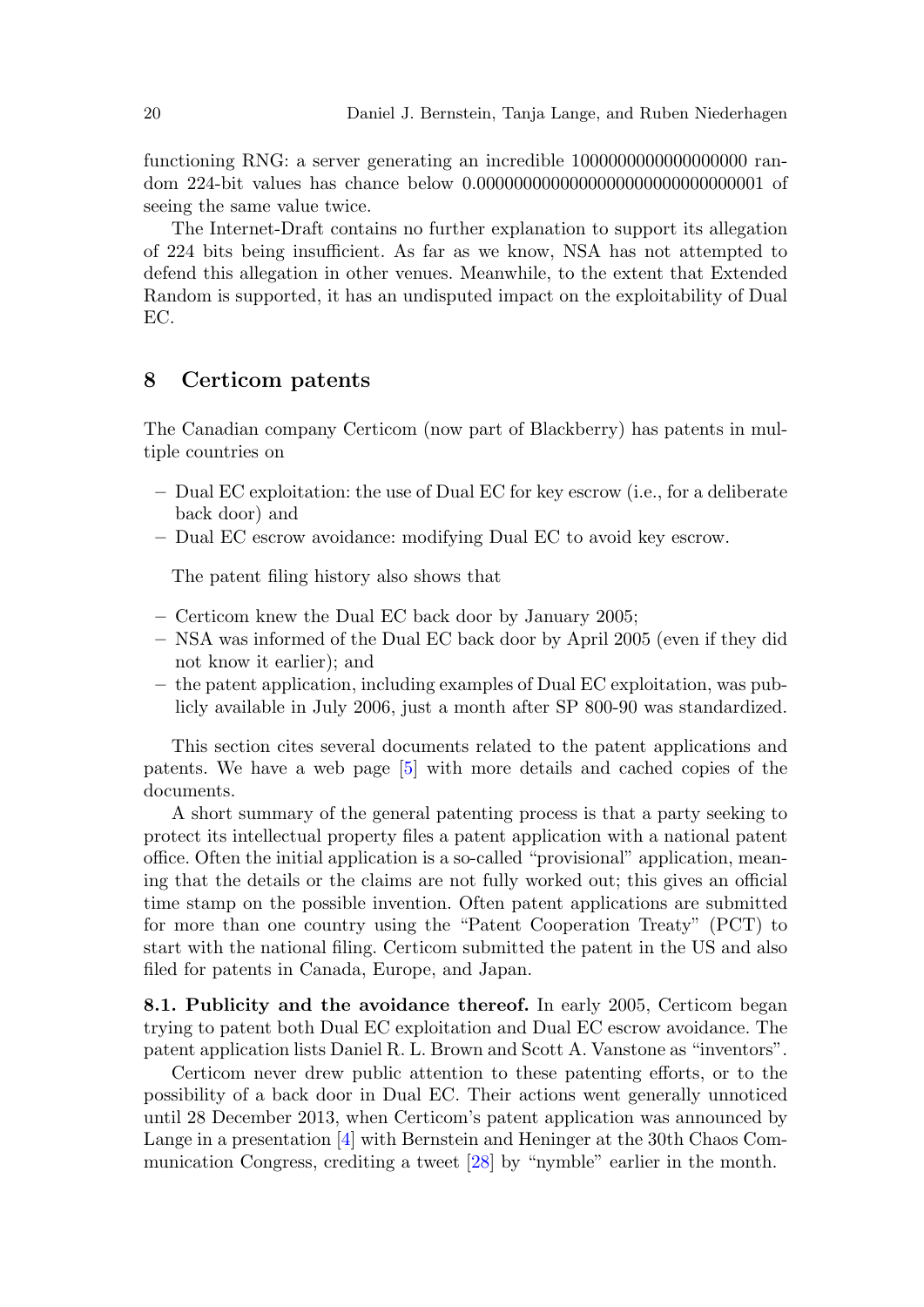"At some point, I clued into the possibility of a backdoor, and, among other things, tried to make sure the possibility was at least publicly known, at first quietly: with a patent, and with a comment within my March 2006 eprint," Brown wrote in email [\[6\]](#page-23-15) to the CFRG mailing list a few days after the presentation. "Later, others raised much more publicity, which seemed sufficient to me. I had expected such publicity to cause the proposers, X9F1 and NIST to withdraw the default P&Q from the standard."

8.2. The provisional patent application. The provisional patent application does not claim to have invented Dual EC per se, and does not clarify who invented Dual EC. It cites ANSI X9.82 [\[29,](#page-24-12) page 2, paragraph 0003]:

The American National Standards Institute (ANSI) has set up an Accredited Standards Committee (ASC) X9 for the financial services industry, which is preparing a [sic] American National Standard (ANS) X9.82 for cryptographic random number generation (RNG). One of the RNG methods in the draft of X9.82, called Dual EC DRBG, uses elliptic curve cryptography (ECC) for its security. Dual EC DRBG will hereinafter be referred to as elliptic curve random number generation (ECRNG).

The provisional patent application describes the Dual EC back door [\[29,](#page-24-12) page 4, paragraphs 0010–0013]:

The applicant has recognised that anybody who knows an integer d such that  $Q = dP$ ... can compute U from R as  $U = eR$ .... The truncation function means that the truncated bits of R would have to be guessed... The updated state is  $u = z(U)$ , so it can be determined from the correct value of R. Therefore knowledge of r and e allows one to determine the next state to within a number of possibilities somewhere between  $2<sup>6</sup>$  and  $2^{19}$ . This uncertainty will invariably be eliminated once another output is observed, whether directly or indirectly through a one-way function. . . . It has therefore been identified by the applicant that this method potentially possesses a trapdoor, whereby standardizers or implementers of the algorithm may possess a piece of information with which they can use a single output and an instantiation of the RNG to determine all future states and output of the RNG, thereby completely compromising its security.

The provisional patent application also describes ideas of how to make random numbers available to "trusted law enforcement agents" or other "escrow administrators". For example [\[29,](#page-24-12) page 9, paragraph 0039]:

In order for the escrow key to function with full effectiveness, the escrow administrator . . . needs direct access to an ECRNG output value r that was generated before the ECRNG output value ... which is to be recovered. It is not sufficient to have indirect access to r via a oneway function or an encryption algorithm. ... A more seamless method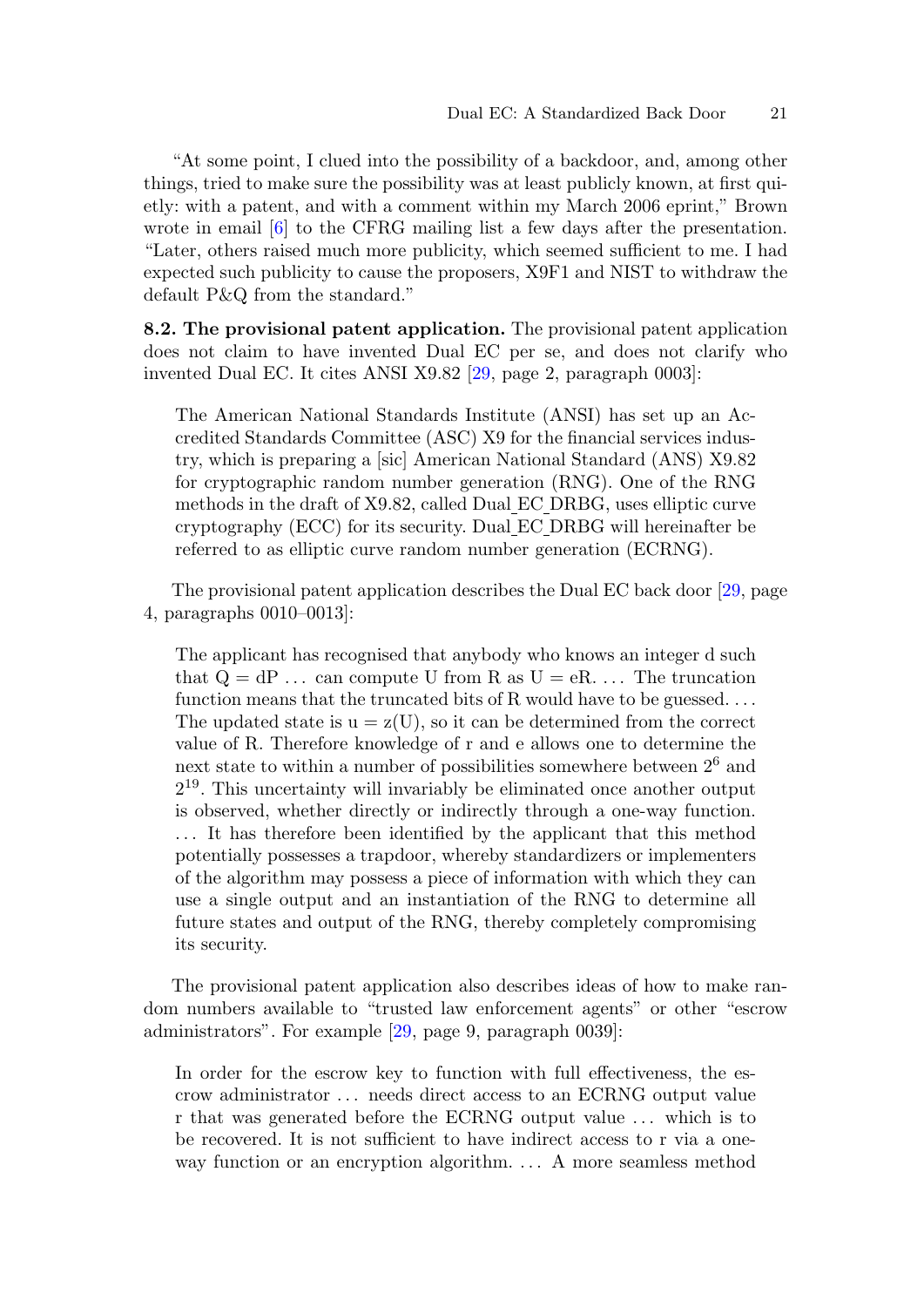may be applied for cryptographic applications. For example, in the SSL and TLS protocols, which are used for securing web (HTTP) traffic, a client and server perform a handshake in which their first actions are to exchange random values sent in the clear.

The provisional patent application also describes various ways to avoid the back door, such as [\[29,](#page-24-12) page 7, paragraphs 0028 and 0031] choosing  $P$  and  $Q$  as hashes of random seeds in a way similar to ANSI X9.62 (the idea that NSA told Johnson not to talk about; see Section [4.1\)](#page-7-0):

An arbitrary string is selected . . . the hash is then converted to a field element  $\ldots$  regarded as the x-coordinate of Q  $\ldots$  To effectively prevent the existence of escrow keys, a verifiable Q should be accompanied with either a verifiable P or a pre-established P.

It is clear that Brown and Vanstone were aware of the Dual EC back door, and ways to exploit it, by January 2005 when the provisional patent application was filed. Technically, the applications were filed by Certicom, but both Brown and Vanstone signed a "Declaration and Power of Attorney For Patent Application" document in April 2006 [\[30,](#page-24-13) pages 39–41] declaring that they were the "inventors" and had reviewed the 23 January 2006 patent application, which includes a priority claim to the January 2005 provisional. Furthermore, the 23 January 2006 patent application contains all of the quotes given above, except that instead of "verifiable" it used the phrase "verifiably random".

8.3. Secrecy-order review. The United States Patent and Trademark Office (USPTO) forwards patent applications to "appropriate agencies" [\[37\]](#page-24-14) to decide whether to impose secrecy orders on those applications:

[Applications] are screened upon receipt in the USPTO for subject matter that, if disclosed, might impact the national security. Such applications are referred to the appropriate agencies for consideration of restrictions on disclosure of the subject matter as provided for in 35 U.S.C. 181.

If a defense agency concludes that disclosure of the invention would be detrimental to the national security, a secrecy order is recommended to the Commissioner for Patents. The Commissioner then issues a Secrecy Order and withholds the publication of the application or the grant of a patent for such period as the national interest requires.

The USPTO referred Certicom's provisional patent application to the Department of Defense (DoD) for review. Eventually, on 2 February 2006, DoD returned a "Department of Defense: Access acknowledgment/Secrecy order recommendation for patent application" form [\[29,](#page-24-12) page 19] recommending against a secrecy order.

According to the USPTO, the referral letter was mailed on 7 April 2005, and the response was entered into PAIR on 27 February 2006. The response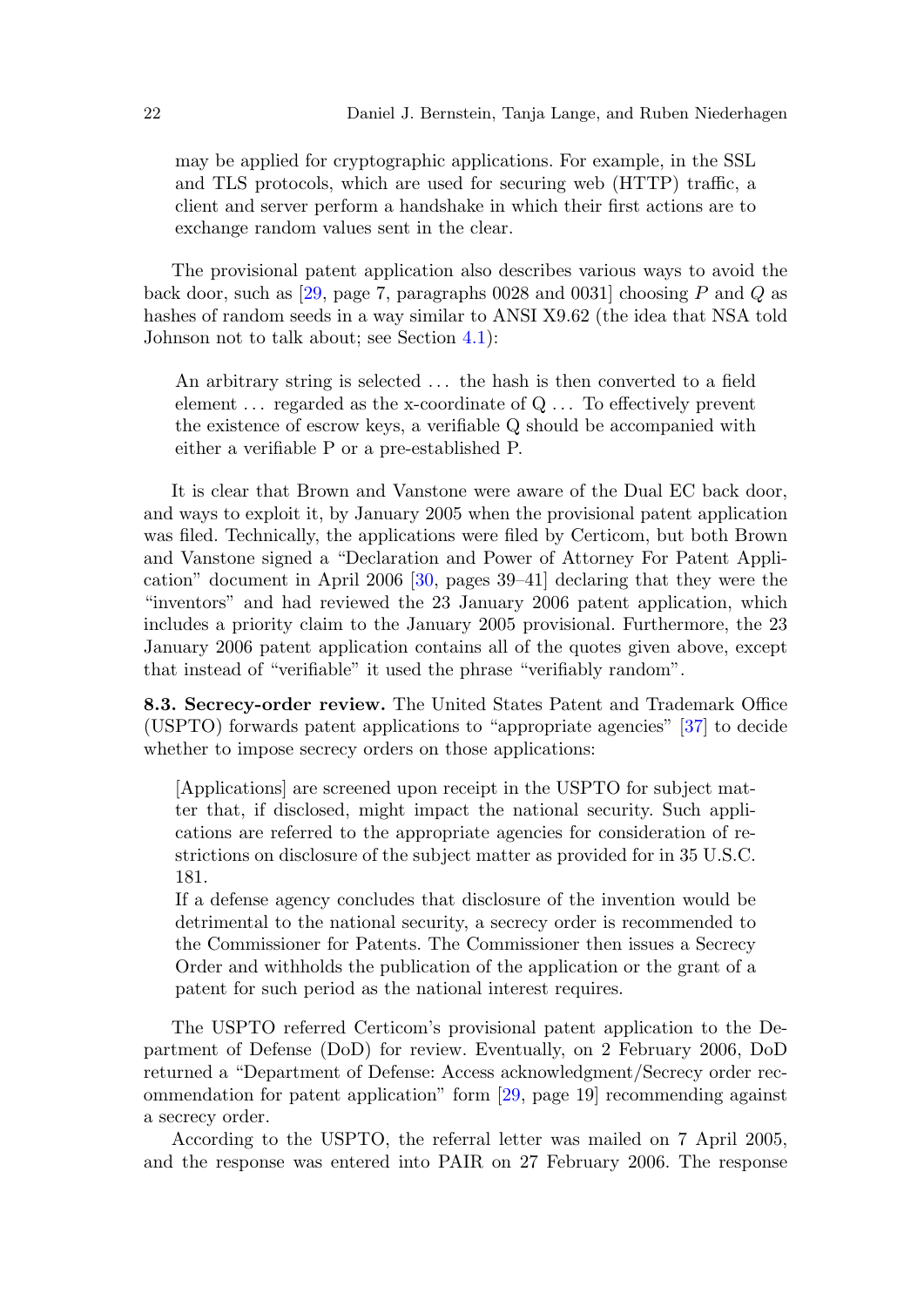itself states that the referral was on 7 March 2005 and that the response was forwarded on 7 February 2006.

The patent application was referred to DoD on 13 March 2006. The Navy responded "No comments" on 15 March 2006. NSA recommended against a secrecy order on 16 April 2007; see [\[30,](#page-24-13) page 48].

8.4. International patent applications. Certicom filed its patent application internationally under the PCT in 2006. The international publication number is WO2006/076804. This filing alone does not lead to national patents: the applicant needs to request examination in the designated countries (and pay the applicable fees). Searching for WO2006076804 on <http://patentscope.wipo.int> shows applications filed in Canada, Europe, and Japan.

The PCT stipulates (with certain exceptions) that international patent applications are published 18 months after the priority date. WIPO, the World Intellectual Property Organization, published the patent application on 27 July 2006 in full length online [\[7\]](#page-23-16). This means that a clear explanation of the back door and its (ab-)use was publicly available as of July 2006.

8.5. Resulting patents. Certicom received a European patent on 4 July 2012, and subsequently received patents in the United States, Japan, and Canada. The United States patent covers only escrow avoidance; the same seems to hold for the Canadian and Japanese patents. However, the European patent reaches farther than the United States patent: it covers both Dual EC exploitation and Dual EC escrow avoidance. The claims on escrow use are more refined than in the original patent application where they accounted for only one claim. The European patent lapsed in many countries because Certicom did not pay maintenance fees in those countries, but Certicom paid its January 2015 fees for France, Germany, the Netherlands, and Great Britain.

## References

- <span id="page-22-2"></span>1. Bernhard Amann, Matthias Vallentin, Seth Hall, and Robin Sommer. Revisiting SSL: A large-scale study of the Internet's most trusted protocol, 2012. [http:](http://www.icsi.berkeley.edu/pubs/techreports/ICSI_TR-12-015.pdf) [//www.icsi.berkeley.edu/pubs/techreports/ICSI\\_TR-12-015.pdf](http://www.icsi.berkeley.edu/pubs/techreports/ICSI_TR-12-015.pdf).
- <span id="page-22-0"></span>2. James Ball, Julian Borger, and Glenn Greenwald. Revealed: how US and UK spy agencies defeat internet privacy and security. The Guardian, September 5 2013. [http://www.theguardian.com/world/2013/sep/05/](http://www.theguardian.com/world/2013/sep/05/nsa-gchq-encryption-codes-security) [nsa-gchq-encryption-codes-security](http://www.theguardian.com/world/2013/sep/05/nsa-gchq-encryption-codes-security).
- <span id="page-22-1"></span>3. Elaine Barker. Letter to Bruce Schneier, 2007. [https://github.com/](https://github.com/matthewdgreen/nistfoia/blob/master/6.4.2014%20production/109%20-%20Nov%2028%202007%20Letter%20to%20Bruce%20from%20Barker%20-%20Wired%20Commentary%20.pdf) [matthewdgreen/nistfoia/blob/master/6.4.2014%20production/109%20-%](https://github.com/matthewdgreen/nistfoia/blob/master/6.4.2014%20production/109%20-%20Nov%2028%202007%20Letter%20to%20Bruce%20from%20Barker%20-%20Wired%20Commentary%20.pdf) [20Nov%2028%202007%20Letter%20to%20Bruce%20from%20Barker%20-%20Wired%](https://github.com/matthewdgreen/nistfoia/blob/master/6.4.2014%20production/109%20-%20Nov%2028%202007%20Letter%20to%20Bruce%20from%20Barker%20-%20Wired%20Commentary%20.pdf) [20Commentary%20.pdf](https://github.com/matthewdgreen/nistfoia/blob/master/6.4.2014%20production/109%20-%20Nov%2028%202007%20Letter%20to%20Bruce%20from%20Barker%20-%20Wired%20Commentary%20.pdf).
- <span id="page-22-4"></span>4. Daniel J. Bernstein, Nadia Heninger, and Tanja Lange. The year in crypto, 2013. Presentation at 30th Chaos Communication Congress, [https://hyperelliptic.](https://hyperelliptic.org/tanja/vortraege/talk-30C3.pdf) [org/tanja/vortraege/talk-30C3.pdf](https://hyperelliptic.org/tanja/vortraege/talk-30C3.pdf).
- <span id="page-22-3"></span>5. Daniel J. Bernstein, Tanja Lange, and Ruben Niederhagen. Certicom's patent applications regarding Dual EC key escrow, 2014. [https://projectbullrun.org/](https://projectbullrun.org/dual-ec/patent.html) [dual-ec/patent.html](https://projectbullrun.org/dual-ec/patent.html).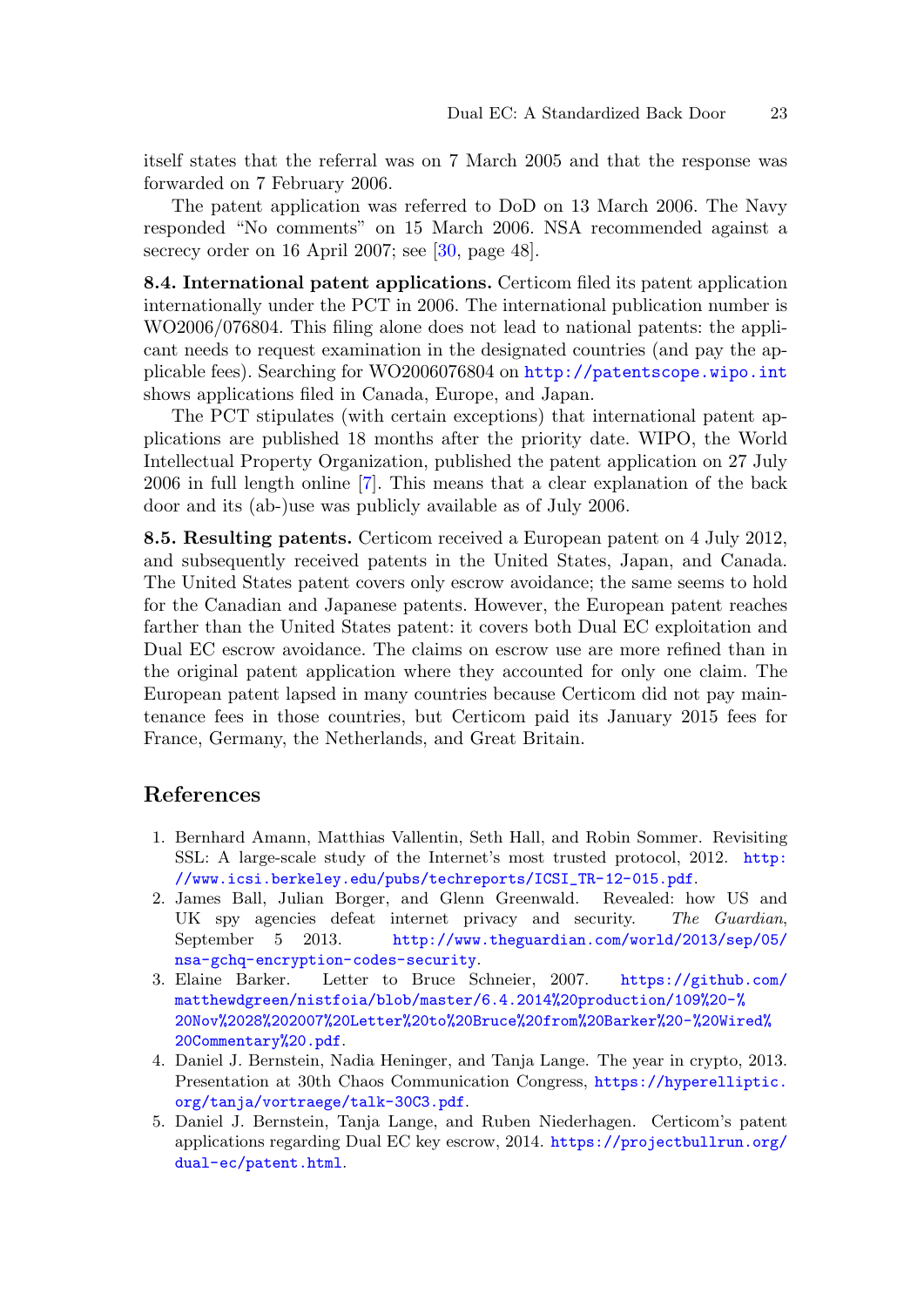- <span id="page-23-15"></span>6. Daniel R. L. Brown. Re: Dual EC DRBG, 2014. [http://permalink.gmane.org/](http://permalink.gmane.org/gmane.ietf.irtf.cfrg/2300) [gmane.ietf.irtf.cfrg/2300](http://permalink.gmane.org/gmane.ietf.irtf.cfrg/2300).
- <span id="page-23-16"></span>7. Daniel R. L. Brown and Scott A. Vanstone. Elliptic curve random number generation, 2006. Patent application published by WIPO, <http://tinyurl.com/oowkk36>.
- <span id="page-23-12"></span>8. Stephen Checkoway, Ruben Niederhagen, Adam Everspaugh, Matthew Green, Tanja Lange, Thomas Ristenpart, Daniel J. Bernstein, Jake Maskiewicz, Hovav Shacham, and Matthew Fredrikson. On the practical exploitability of Dual EC in TLS implementations. In 23rd USENIX Security Symposium (USENIX Security 14), pages 319-335. USENIX Association, August 2014. [https://](https://projectbullrun.org/dual-ec/documents/dualectls-20140606.pdf) [projectbullrun.org/dual-ec/documents/dualectls-20140606.pdf](https://projectbullrun.org/dual-ec/documents/dualectls-20140606.pdf).
- <span id="page-23-11"></span>9. Richard George. Life at both ends of the barrel: an NSA targeting retrospective, 2014. <http://vimeo.com/97891042>, keynote talk at Infiltrate conference.
- <span id="page-23-6"></span>10. Kristian Gjøsteen. Comments on Dual-EC-DRBG/NIST SP 800-90, draft December 2005, 2006. [http://www.math.ntnu.no/~kristiag/drafts/](http://www.math.ntnu.no/~kristiag/drafts/dual-ec-drbg-comments.pdf) [dual-ec-drbg-comments.pdf](http://www.math.ntnu.no/~kristiag/drafts/dual-ec-drbg-comments.pdf).
- <span id="page-23-3"></span>11. Matthew D. Green. Results of a recent FOIA for NIST documents related to the design of Dual EC DRBG, 2015. <https://github.com/matthewdgreen/nistfoia>.
- <span id="page-23-14"></span>12. Paul Hoffman. Additional random extension to TLS, February 2010. Internet-Draft version 01, [http://tools.ietf.org/html/](http://tools.ietf.org/html/draft-hoffman-tls-additional-random-ext-01) [draft-hoffman-tls-additional-random-ext-01](http://tools.ietf.org/html/draft-hoffman-tls-additional-random-ext-01).
- <span id="page-23-13"></span>13. Paul Hoffman and Jerome Solinas. Additional PRF inputs for TLS, October 2009. Internet-Draft version 01, [http://tools.ietf.org/html/](http://tools.ietf.org/html/draft-solinas-tls-additional-prf-input-01) [draft-solinas-tls-additional-prf-input-01](http://tools.ietf.org/html/draft-solinas-tls-additional-prf-input-01).
- <span id="page-23-9"></span>14. Joint Technical Committee ISO/IEC JTC 1, Information technology, Subcommittee SC 27, IT Security techniques. US national body comments on ISO/IEC 2nd CD 18031. Attachment 10 to SC27 N3685, 2003. [https://projectbullrun.org/](https://projectbullrun.org/dual-ec/documents/us-comment-to-iso.pdf) [dual-ec/documents/us-comment-to-iso.pdf](https://projectbullrun.org/dual-ec/documents/us-comment-to-iso.pdf).
- <span id="page-23-10"></span>15. Don Johnson. Minding our Ps and Qs in Dual EC, 2004. [http:](http://csrc.nist.gov/groups/ST/crypto-review/documents/Email_Oct%2027%202004%20Don%20Johnson%20to%20John%20Kelsey.pdf) [//csrc.nist.gov/groups/ST/crypto-review/documents/Email\\_Oct%2027%](http://csrc.nist.gov/groups/ST/crypto-review/documents/Email_Oct%2027%202004%20Don%20Johnson%20to%20John%20Kelsey.pdf) [202004%20Don%20Johnson%20to%20John%20Kelsey.pdf](http://csrc.nist.gov/groups/ST/crypto-review/documents/Email_Oct%2027%202004%20Don%20Johnson%20to%20John%20Kelsey.pdf).
- <span id="page-23-5"></span>16. Don Johnson. Number theoretic DRBGs, 2004. [http://csrc.nist.gov/groups/](http://csrc.nist.gov/groups/ST/toolkit/documents/rng/NumberTheoreticDRBG.pdf) [ST/toolkit/documents/rng/NumberTheoreticDRBG.pdf](http://csrc.nist.gov/groups/ST/toolkit/documents/rng/NumberTheoreticDRBG.pdf).
- <span id="page-23-7"></span>17. John Kelsey. 800-90 and Dual EC DRBG, 2013. [http://csrc.nist.gov/groups/](http://csrc.nist.gov/groups/SMA/ispab/documents/minutes/2013-12/nist_cryptography_800-90.pdf) [SMA/ispab/documents/minutes/2013-12/nist\\_cryptography\\_800-90.pdf](http://csrc.nist.gov/groups/SMA/ispab/documents/minutes/2013-12/nist_cryptography_800-90.pdf).
- <span id="page-23-4"></span>18. John Kelsey. Dual EC in X9.82 and SP 800-90, 2014. [http://csrc.nist.gov/](http://csrc.nist.gov/groups/ST/crypto-review/documents/dualec_in_X982_and_sp800-90.pdf) [groups/ST/crypto-review/documents/dualec\\_in\\_X982\\_and\\_sp800-90.pdf](http://csrc.nist.gov/groups/ST/crypto-review/documents/dualec_in_X982_and_sp800-90.pdf).
- <span id="page-23-0"></span>19. Jeff Larson, Nicole Perlroth, and Scott Shane. Revealed: The NSA's secret campaign to crack, undermine Internet security. ProPublica, September 2013. [https://www.propublica.org/article/](https://www.propublica.org/article/the-nsas-secret-campaign-to-crack-undermine-internet-encryption) [the-nsas-secret-campaign-to-crack-undermine-internet-encryption](https://www.propublica.org/article/the-nsas-secret-campaign-to-crack-undermine-internet-encryption).
- <span id="page-23-2"></span>20. Joseph Menn. Exclusive: Secret contract tied NSA and security industry pioneer. Reuters, December 2013. [http://www.reuters.com/article/2013/12/20/](http://www.reuters.com/article/2013/12/20/us-usa-security-rsa-idUSBRE9BJ1C220131220) [us-usa-security-rsa-idUSBRE9BJ1C220131220](http://www.reuters.com/article/2013/12/20/us-usa-security-rsa-idUSBRE9BJ1C220131220).
- <span id="page-23-1"></span>21. National Institute for Standards and Technology. DRBG validation list. [http:](http://csrc.nist.gov/groups/STM/cavp/documents/drbg/drbgval.html) [//csrc.nist.gov/groups/STM/cavp/documents/drbg/drbgval.html](http://csrc.nist.gov/groups/STM/cavp/documents/drbg/drbgval.html).
- <span id="page-23-8"></span>22. National Institute for Standards and Technology. Internal draft of X9.82 section 9.12, 2004? [https://github.com/matthewdgreen/nistfoia/blob/master/6.4.](https://github.com/matthewdgreen/nistfoia/blob/master/6.4.2014%20production/011%20-%209.12%20Choosing%20a%20DRBG%20Algorithm.pdf) [2014%20production/011%20-%209.12%20Choosing%20a%20DRBG%20Algorithm.](https://github.com/matthewdgreen/nistfoia/blob/master/6.4.2014%20production/011%20-%209.12%20Choosing%20a%20DRBG%20Algorithm.pdf) [pdf](https://github.com/matthewdgreen/nistfoia/blob/master/6.4.2014%20production/011%20-%209.12%20Choosing%20a%20DRBG%20Algorithm.pdf), received through FOIA.